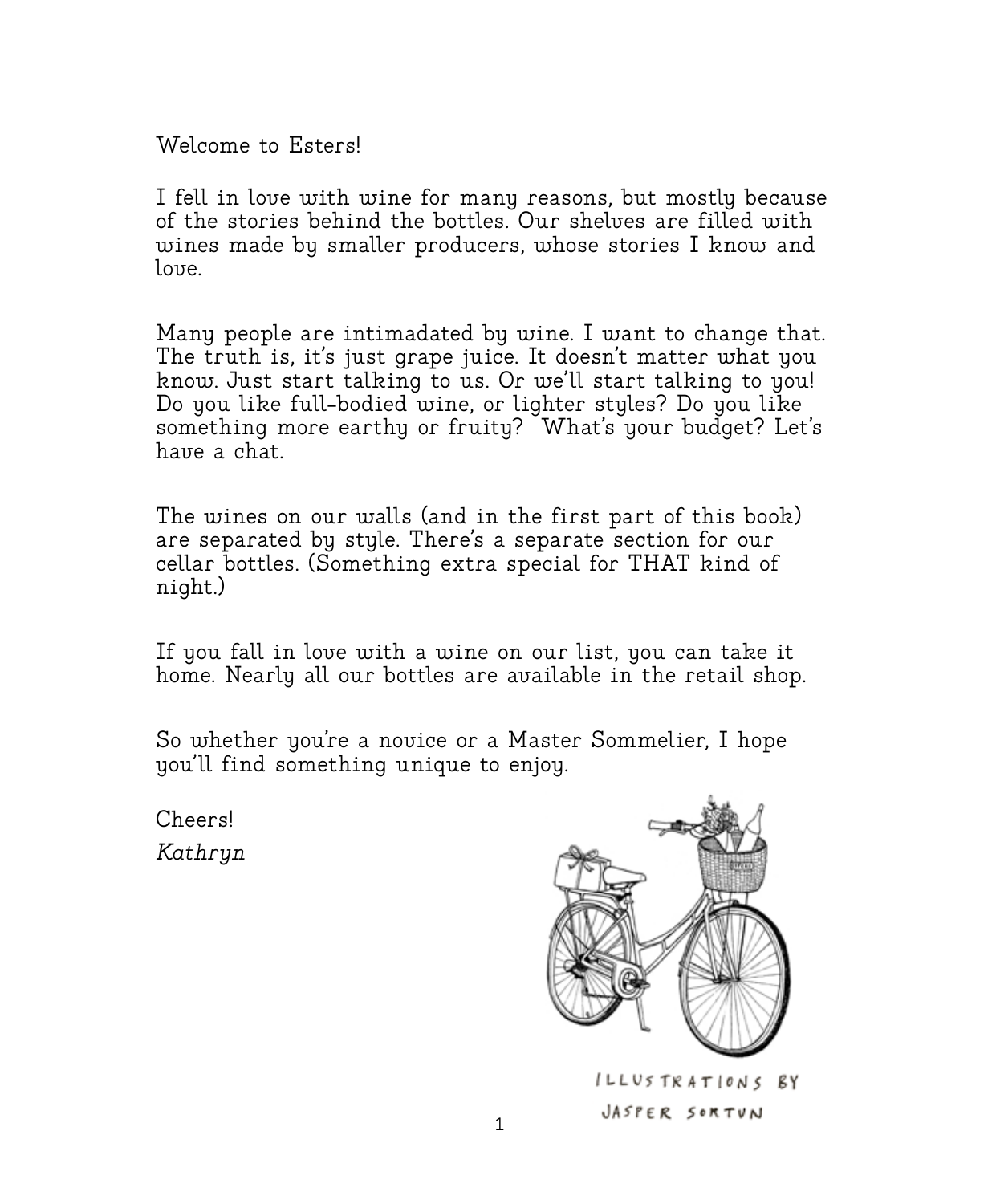

Over the past couple of years, we've been making steps for a healthier planet and focusing on the farming behind the bottles on our shelves. All wines coming into Esters come from chemical-free vineyards, but we're all about finding winemakers that go above and beyond by implementing one or more of the following practices.

> **Organic (CO) -** Farming without the use of chemical fertilizers, pesticides or other artifical agents.



**Practicing Organic (PO)** - Follows the above practices, but doesn't have official certification from their country, as this can be a very expensive process for small farmers and winemakers. They're still doing the important work though!



**Biodynamic (B) -** A holistic, spiritual way of farming beyond organic. Everything in the vineyard is interconnected, working in harmony with the sun, the stars and the moon.



**Dry-Farmed (DF) -** Vines cultivated without irrigation. Farmers plant a va- riety of drought-resistant cover crops that are mulched into the land during rainy periods.



**No-Till (NT) -** Farming without tilling or plowing. This method doesn't disturb the soil or leave it bare. It decreases erosion, runoff and weeds, AND it's a way of sequestering carbon.



**Regenerative (R) -** A way of farming that renews and heals the land. It builds soil fertility, ecosystem diversity and draws carbon down from the atmosphere through cover crops, crop rotations, compost and animal manures. This method incorporates ALL of the other farming tenets mentioned above, and it's one of the key ways to reduce global warming.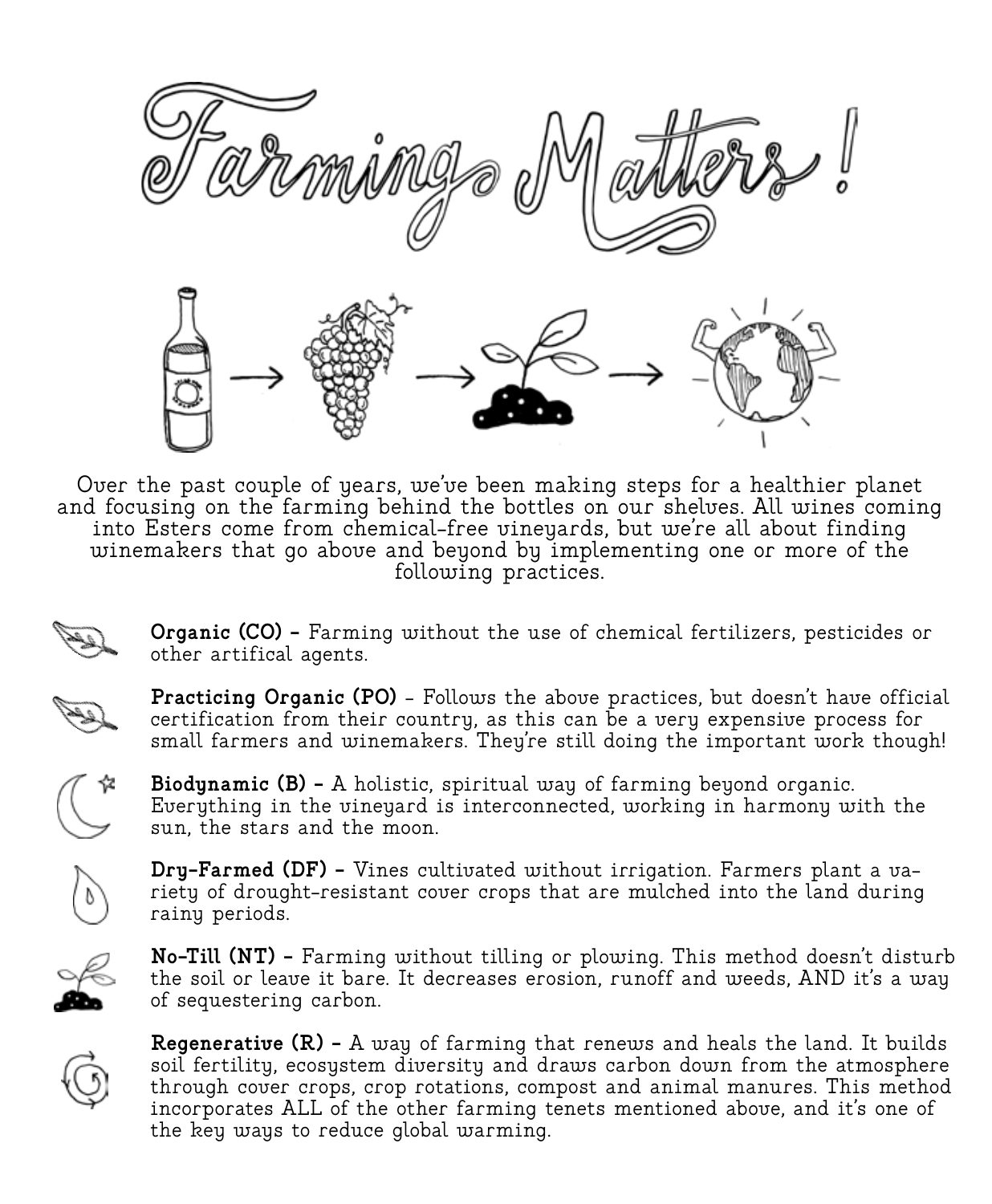# k ath ry n's j u n e picks

#### **SPARKLING**

### **Camille Saves 'Carte d'or' Grand Cru Brut Bouzy, Montagne de Reims, Champagne NV PO 116**

*Originally founded by Eugene Saves in 1892, this house was one of the first growers of champagne to produce wine under their own label. Today fourth generation vigneron Herve Saves is at the helm, growing everything without the use of pesticides or herbicides, and making wines that tend towards the linear and racy- with no malolactic fermentation and elevage primarily in stainless steel. This wine, all from grand cru vineyards near the town of Bouzy offers great dynamic tension, ripe red fruits from the pinot balanced by a dry chalky angularity from the chardonnay.*

#### **ROSE**

#### **Commanderie de Peyrassol 'Château Peyrassol' Rosé Côtes de Provence, France 2020 co 75**

*There's nothing like Provence rosé. Unfortunately, due to its popularity, most wineries use conventional farming methods and make mass produced wines. Château Peyrassol is an exception. Founded by the Knights of Templar, this estate has been making top quality wine since the 1200s! Located in the Var sub-region of Provence, Peyrassol owns 850 hectares, all surrounded by Mediterranean forest, and only 80 hectares are vines. This isn't the run-ofthe-mill winery, this is a HISTORIC property that continues to produce serious, classic wines.* 

#### **RED**

#### **Manincor 'der Keil' Lago di Caldaro Classico Superiore Alto Adige, Italy 2020** <sup>B</sup> **61**

*Grapes have been grown on the 50-hectare Manicor estate for more than four hundred years. Today led by Count Michael Goëss-Enzenberg, they focus on biodynamic viticulture - a way of working that includes: the revitalization of the soil with compost, special sowing of greenery, allowing chickens, sheep, and bees in the vineyard, and creating herbal teas with which the grapevines are treated. Everything used in the winery comes from the estate (including wood for the barrels). A total of fifteen different grape varieties are made into wine here. And in spite of the size, everything is done by hand. Manincor translates to "hand on heart" - their work is truly a labor of love.*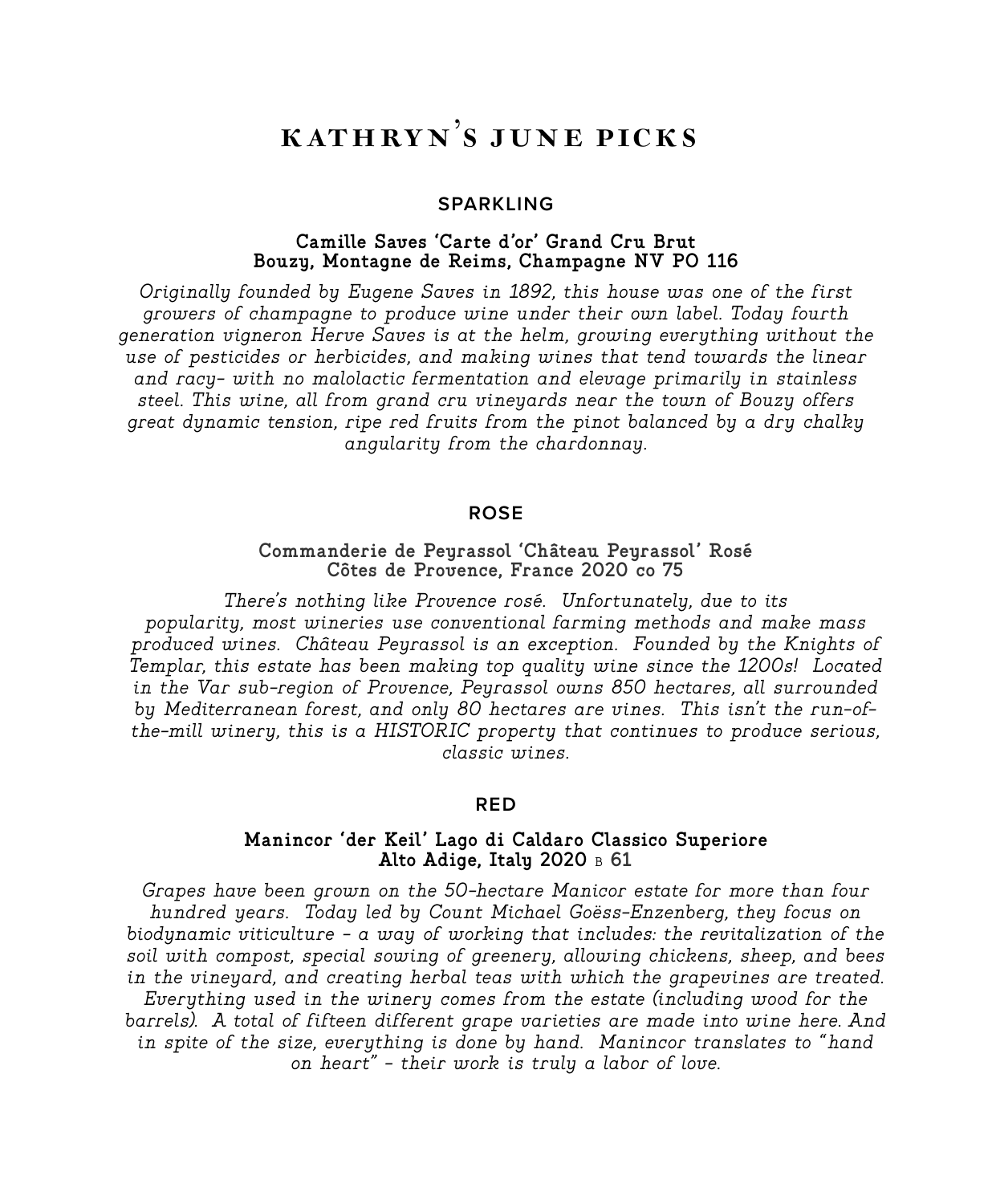### **CHAMPAGNE**

**J. Lasalle** 'Cachet D'or' Premier Cru Brut, Montagne de Reims NV PO 72 **Coquilette** 'Inflorescence' Brut, Côte des Blancs NV PO 76 **Camille Saves** 'Cartes Blanches' Premier Cru Brut, Montagne de Reims NV PO 90 **Vincent Couche** 'Eclipsia' Brut Rosé, Aube NV <sup>B</sup> 98 **Christophe Mignon** Blanc de Noirs, Brut Nature, Vallée de la Marne NV PO 107 Laherte Freres Rosé de Meunières, Extra Brut, Côteaux Sud d'Epernay NV PO 108 **Camille Saves** 'Carte d'or' Grand Cru Brut, Bouzy, Montagne de Reims NV PO 116 **Guy Larmandier** 'Vertus' 1er Cru Brut Zero, Côte des Blancs NV PO 102 **Elise Dechannes** Chardonnay, Aube 2012 B 200

## **SPARKLING - OTHER**

**Jus Jus** 'Day' Sparkling Verjus, California 2021 PO 58 **Jus Jus** 'Night' Sparkling Verjus, California 2021 PO 58 i Clivi 'RBL' Brut Nature, Collio, Italy 2019 Po 58 **Catherine & Pierre Breton - La Dilettante** Vouvray Brut, Loire Valley, France NV B 59 **Caleb Leisure** 'Caesura' Pét-Nat Viognier, Sierra Foothills, California 2020 PO 66 **Nibiru** Ancestrale Rosé - Pét-Nat, Nieder-Osterrrich, Austria 2020 B 66 **Terrevive** 'Stiolorosso' Emilio-Romagna, Italy 2020 (red) co,B,DF 68 **Poe Wines** Brut Rosé of Pinot Meunier Van Der Kamp Vineyard, Sonoma Mountain, California 2017 co 80 **Corollary** 'Cuvée One' Willamette Valley, Oregon 2018 PO 83 **Corollary** 'Winter's Hill' Pinot Blanc, Willamette Valley, Oregon 2017 PO 96

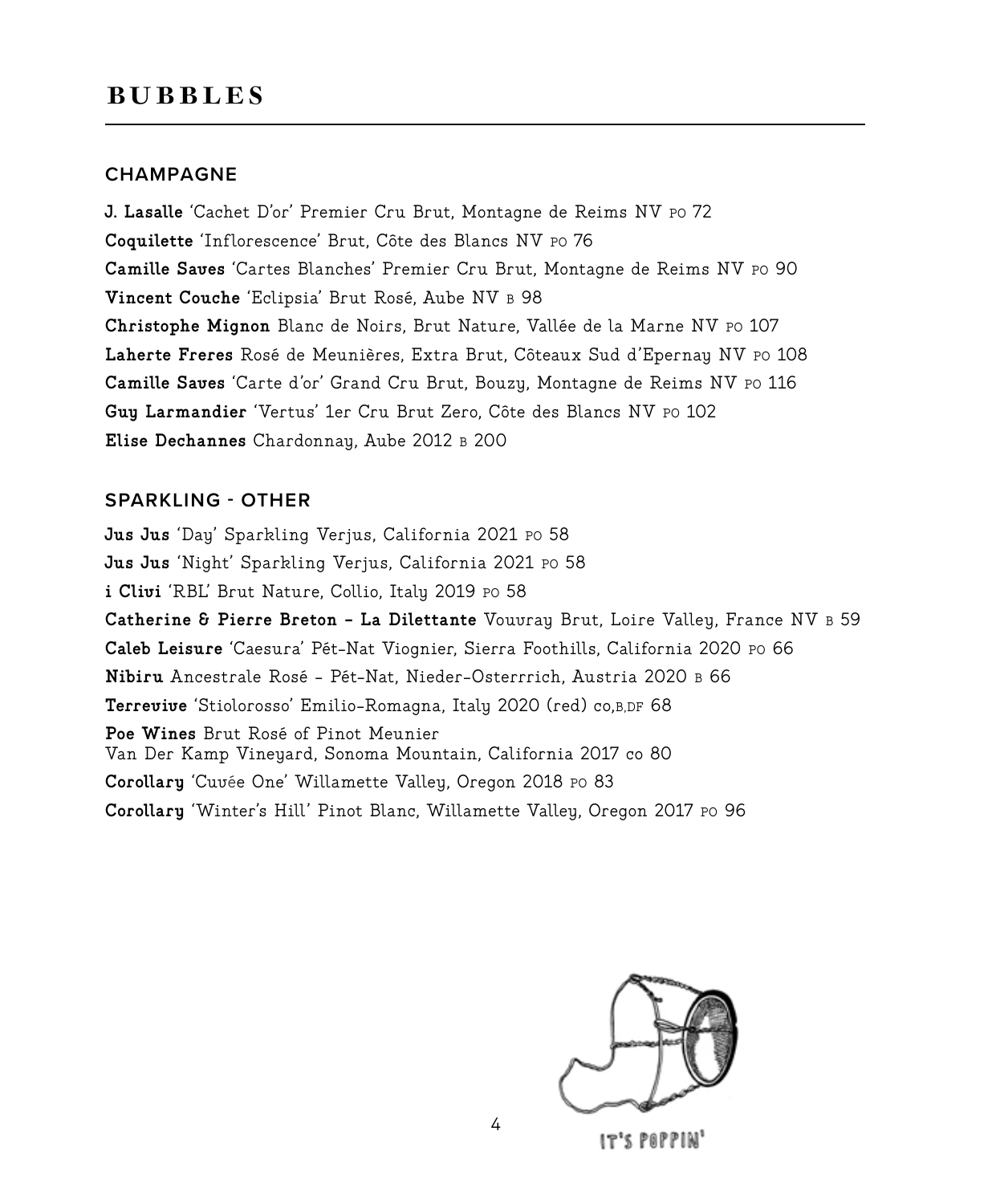# **ROSE**

**Weingut Weinreich** Rosé, Rheinhassen, Germany 2020 co 38 **Ayunta** Método Ancestrale Rosé, Sicily, Italy NV PO 49 **Phillipe Tessier** Rosé, Cheverny, Loire Valley 2020 PO 50 **Ficomontanino** 'Noble Kara' Rosato Toscana, Italy 2020 co 52 **Las Jaras** 'Superbloom - Cuvée Zero Zero' California 2021 co 55 **Teutonic** 'Seafoam' Vin Gris of Pinot Noir, Columbia Gorge, Oregon 2020 PO 58 **Matthiasson** Rosé, California 2021 PO 64 **Domaine de Vaccelli** Rosé, Ajaccio, Corsica, France 2020 co 67 **Commanderie de Peyrassol** 'Château Peyrassol' Rosé Côtes de Provence, France 2020 co 75

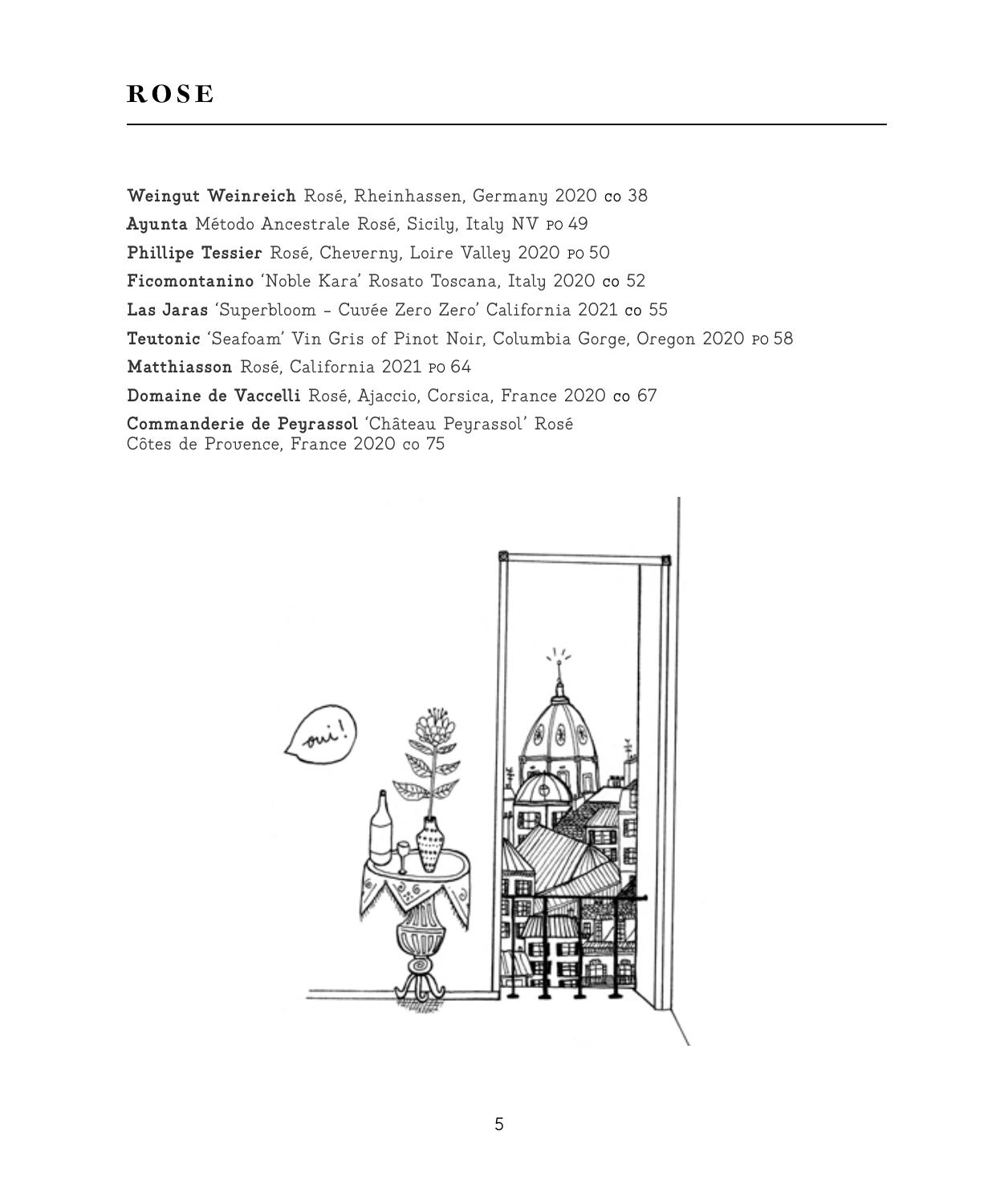# **WHITE**

### **LIGHT & BRIGHT**

**Le Ferme Rouge** 'Le Blanc' Kosher, Zaër, Morocco 2019 (Kosher) PO, DF 37 **Les 13 Lunes** Jacquere, Savoie, France 2020 co,B 39 **Domaine du Chambet** Chasselas, Geneva, Switzerland, 2020 co 52 **Favaro** Erbaluce, Piemonte, Italy 2021 PO 59 **Los Bermejos** Malvasia Seco, Lanzarote, Canary Islands 2020 PO 56 **Lucien Reymond** Sancerre, Loire Valley, France 2019 co,B 55 **Amevive** Albariño, Santa Barbara County 2021 CO,R 56 **Analemma** Albariño, Columbia Gorge, Oregon 2019 B,DF 73 **ENA Winemakers** Sauvignon Blanc, Mariah Vineyard, Mendocino Ridge, California 2020 co,DF,R 73 **Veyder Malberg** Grüner Veltliner Wachauer Libedich, Wachau, Austria, 2019 PO 89

## **MINERALS! TEXTURE!**

**Ampelaia** Bianco Toscana, Italy 2020 B 50 **Monestero Suore Cistercensi** 'Coenobium', Lazio, Italy 2020 PO 51 **Graci** Etna Bianco, Sicily, Italy 2020 co 52 i Clivi Ribolla Gialla, Collio, Italy 2019 Po 58 **i Clivi** Friulano 'Bazan' Collio, Italy 2018 PO 73 **Meyer-Fonne** 'Dorfburg' V.V. Gewurztraminer, Alsace, France, 2018 PO 72 **Château Vanniéres** Bandol Blanc, France 2020 PO 72 **François Chidaine** 'Tuffeaux' Montlouis, Loire Valley, France 2020 co,B,DF,R 74 **Pranzegg** 'Caroline' Alto Adige, Italy 2018 co,B 86 **Clos Roche aux Moines** Savennieres, Loire Valley, France 2019 co 95 **Arnaud Lambert** 'Clos de la Rue' Saumur, France 2016 co 123

## **IF YOU LIKE CHARDONNAY...**

**Weingut Bercher** Chardonnay, Baden, Germany 2016 (375ml) PO 54 **Ghostwriter** Chardonnay, Santa Cruz Mtns, California 2019 PO 58 **Héritiers Comte-Lafon** Mâcon-Prissé, Bourgogne France 2020 B 60 **Hopewell Wines** 'Estate' Chenin Blanc, Eola-Amity Hills, Oregon 2020 co,B,R 83 **Racines** Chardonnay, Santa Rita Hills, California 2018 co 90 **Christophe et Fils** 'Montee de Tonnerre' 1er Cru, Chablis, France 2019 PO 122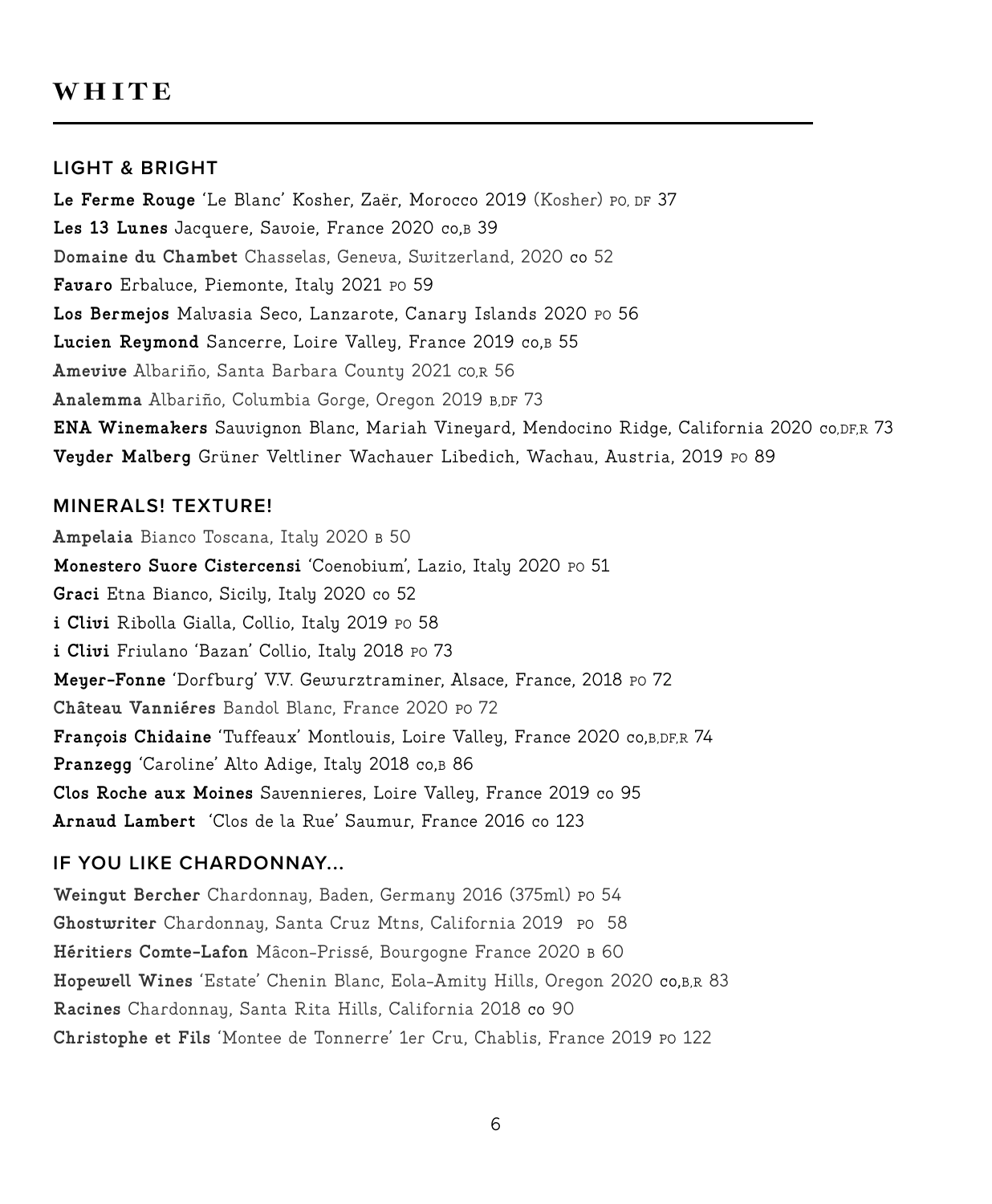# WHITE (CONTINUED)

### **A LITTLE FUNKY**

**Where's Linus** 'Orange' Lake County, California 2021 co 40 **Hollow Wines** 'Sunset Orange' Skin-Contact Chardonnay, Cienega Valley, California 2021 PO 43 **Austin Winery** 'Aqua Pazza' Texas NV PO 43 **Meinklang** 'Weisser Mulatschak', Osterreich, Austria 2021 co,B 46 **Fresh Wine Co** 'Fire Fuego' Sauvignon Blanc, Sonoma County, California 2021 PO, DF, R 48 **Swick** 'Zero point Zero' Pinot Gris, Willamette Valley, Oregon 2021 co,B 48 **Tre Monti** 'Piuttosto' Trebbiano Macerato, Rubicone, Italy 2020 PO 52 Jolie-Laide Pinot Gris, Glen Oaks Vineyard, Sonoma County, CA 2021 Po 62 **Bonnet-Huteau** 'Ordalia', Loire Valley, France 2020 co,B 75 **Denis Montanar** 'Uis' Blancis Borc Dodon, Friuli-Venezia Giulia, Italy 2018 co,B 80

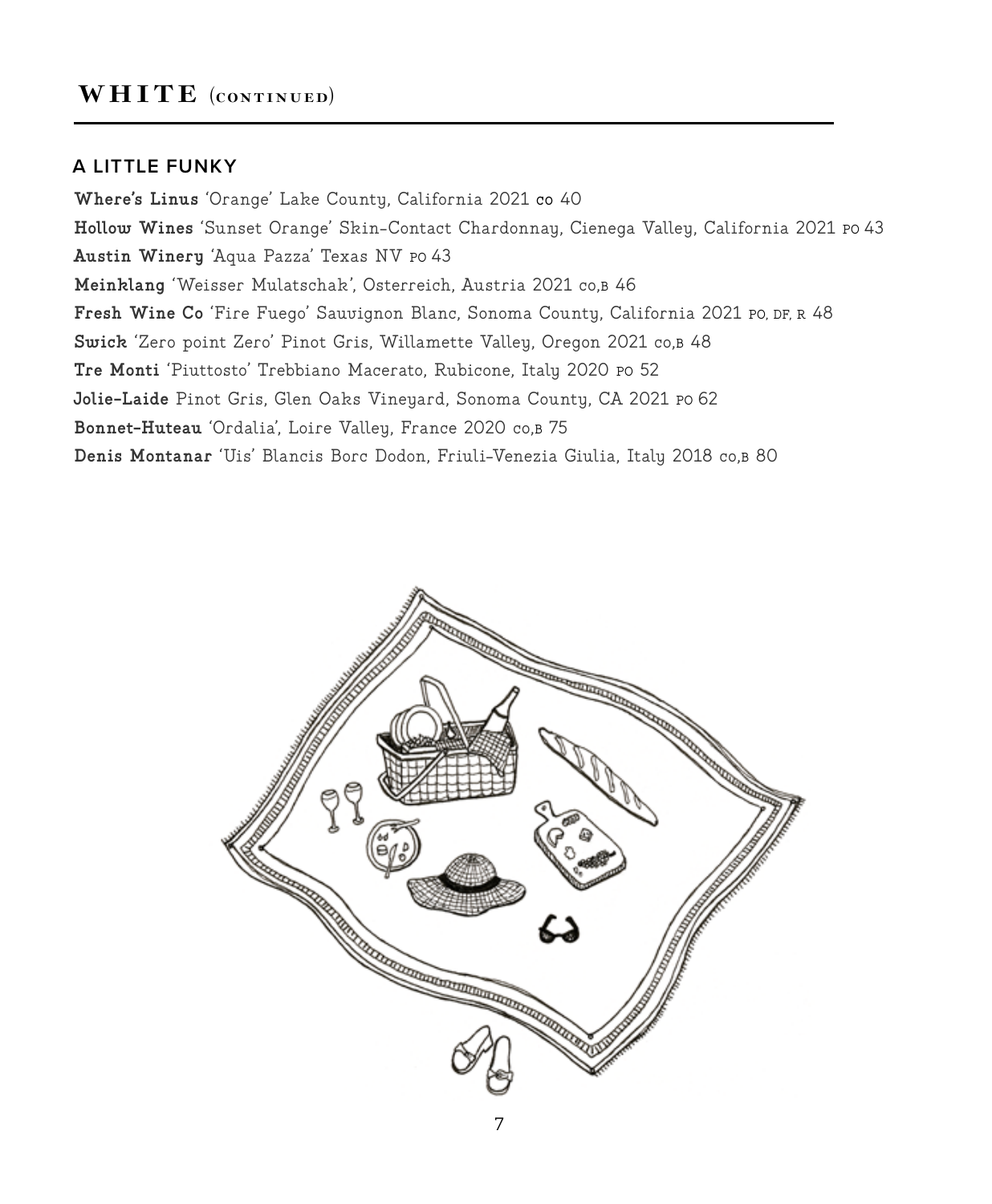## **LOVELY LIGHT REDS**

Andrew Major Valdigue, Shell Creek Vineyard, Paso Robles, California 2020 Po 40 **Cume Do Avia** 'Arrainos' Galicia, Spain 2020 co 47 **Land Of Saints** Pinot Noir, California 2020 PO 47 **Domaine du Chambet** Gamay, Geneva, Switzerland, 2020 co 52 **Phillipe Tessier** 'Point du Jour' Cheverny Rouge, Loire Valley 2020 PO 60 **Manincor** 'der Keil' Lago di Caldaro Classico Superiore, Alto Adige, Italy 2020 co,B 61 Amy and Peter Made This Pinot Noir, Santa Rita Hills, California 2019 Po 62 Jolie-Laide Trousseau / Cabernet Pfeffer / Gamay, California 2021 Po 72 **Domaine Agnès Paquet** Auxey-Duresses Rouge, Bourgogne, France 2019 PO 74 **David Duband** Bourgogne Rouge, France, 2018 co 74 **Marcelle Lapierre** Morgon 'N' Beaujolais, France 2020 co 79

### **FRUIT COMES FIRST**

**Where's Linus?** Red Blend, Mendocino, California, 2020 DF, PO 39 **Amevive** Gamay, Santa Barbara County 2021 CO,R 65 **Clos Saron** 'La Mysterieuse' Sierra Foothills, California 2019 PO 94 **Hiyu Wine Farm - Tzum** 'Feis' Red Wine, Columbia Valley, Oregon 2019 PO,R,DF 170

## **ON THE EARTHY SIDE**

**Thymiopolos** Xinomavro, Naoussa, Macedonia, Greece 2018 co,B,DF,NT 46 **i Clivi** Schiopettino, Venezia-Giulia, Italy 2020 PO 58 **Idlewild** Dolcetto, Mendocino, California 2018 PO 59 **Montesecondo** Chianti Classico, Italy 2019 B 60 **Vincent Paris** Crozes-Hermitage, Rhone Valley, France 2019 PO 63 Poderi Colla 'Roncaglie' Barbaresco, Piemonte, Italy 2017 Po 123 **Giacomo Fennochio** 'Bussia' Barolo, Piemonte, Italy, 2014 PO 129 Pian dell' Orino Rosso di Montalcino, Toscana, Italy 2018 co,B 130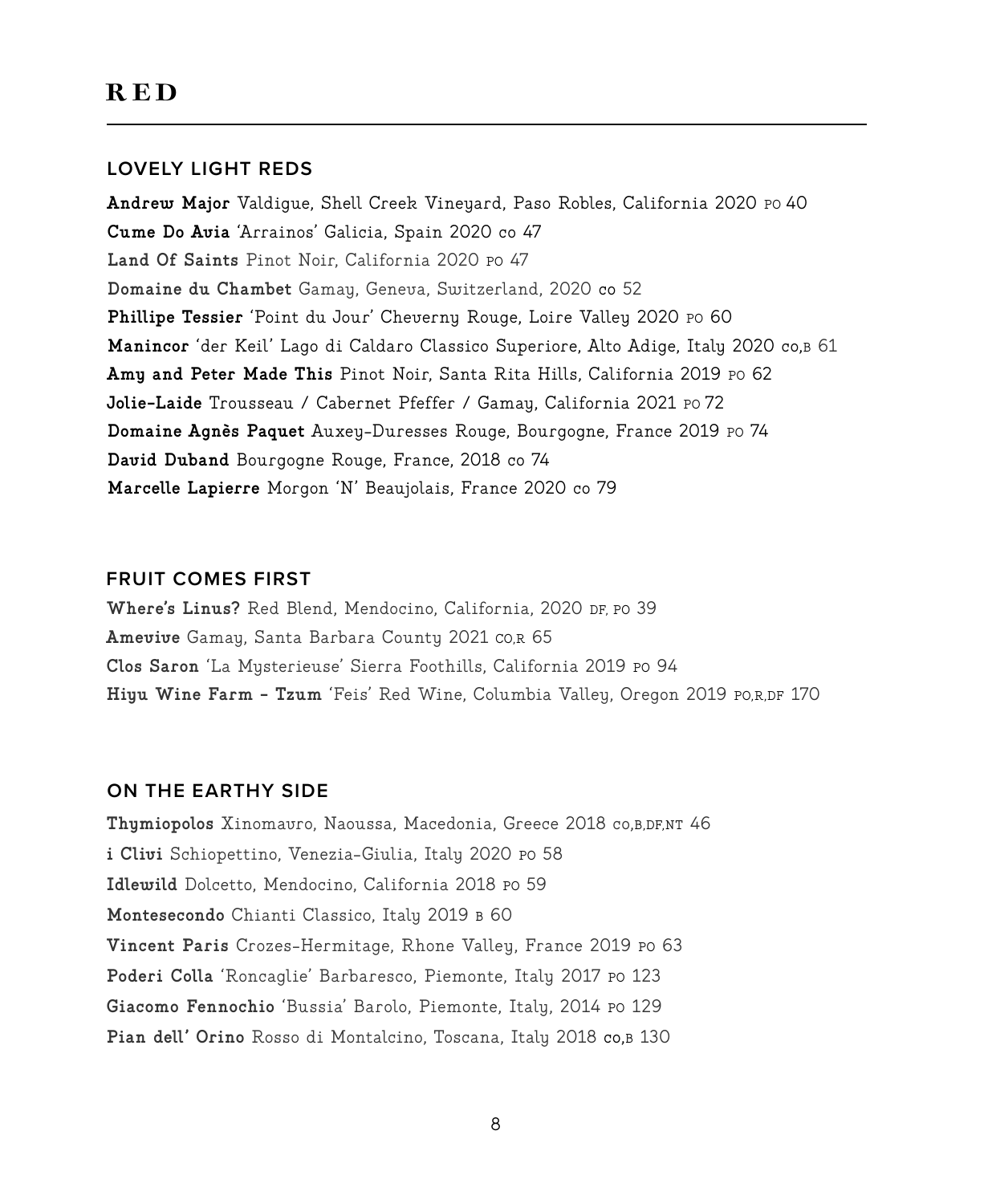#### **ROBUST REDS**

**Austin Winery** 'Workhorse' Red Blend, High Plains, Texas 2019 PO 46 **Land Of Saints** Cabernet Sauvignon, Santa Ynez Valley, California 2020 PO 48 **Aslina** 'Umsasane' Western Cape, South Africa 2019 PO 56 **Señorio de Peciña** Rioja Riserva, Spain 2014 PO 60 **Chateau Falfas** Côtes de Bourg, Bordeaux, France 2015 B 70 **Praesidium** Montepulciano d' Abruzzo Riserva, Italy, 2017 co 85 **Chateau La Puy** 'Emilien' Côtes de Bordeaux, France 2017 ... 107 **Chateau Simone** Palette Rouge, Provence, France 2015 co 117

## **CHILLABLE REDS**

**Bojo do Luar** 'Deu Bode' Red, Vinho Verde, Portugal 2020 B 37 **Weingut Weinreich** 'Heiter Bis Wolkig' Rheinhassen, Germany 2019 co 49 **Scotty Boy** 'El Sandweech', Santa Barbara County, California 2020 PO 55 **Scotty Boy** 'Guess Who's Coming to Dinner', Santa Barbara County, California 2020 PO 55 **Martha Stoumen** 'Nuevo Patatino' California 2021 PO 57 **Nonesuch Wines** Mourvedre, 'Enz Vineyard' Lime Kiln Valley, California 2018 co,DF 72 **AD Beckham** 'Aequalis' Pinot Noir/Pinot Gris, Willamette Valley, Oregon 2019 co,DF,NT 86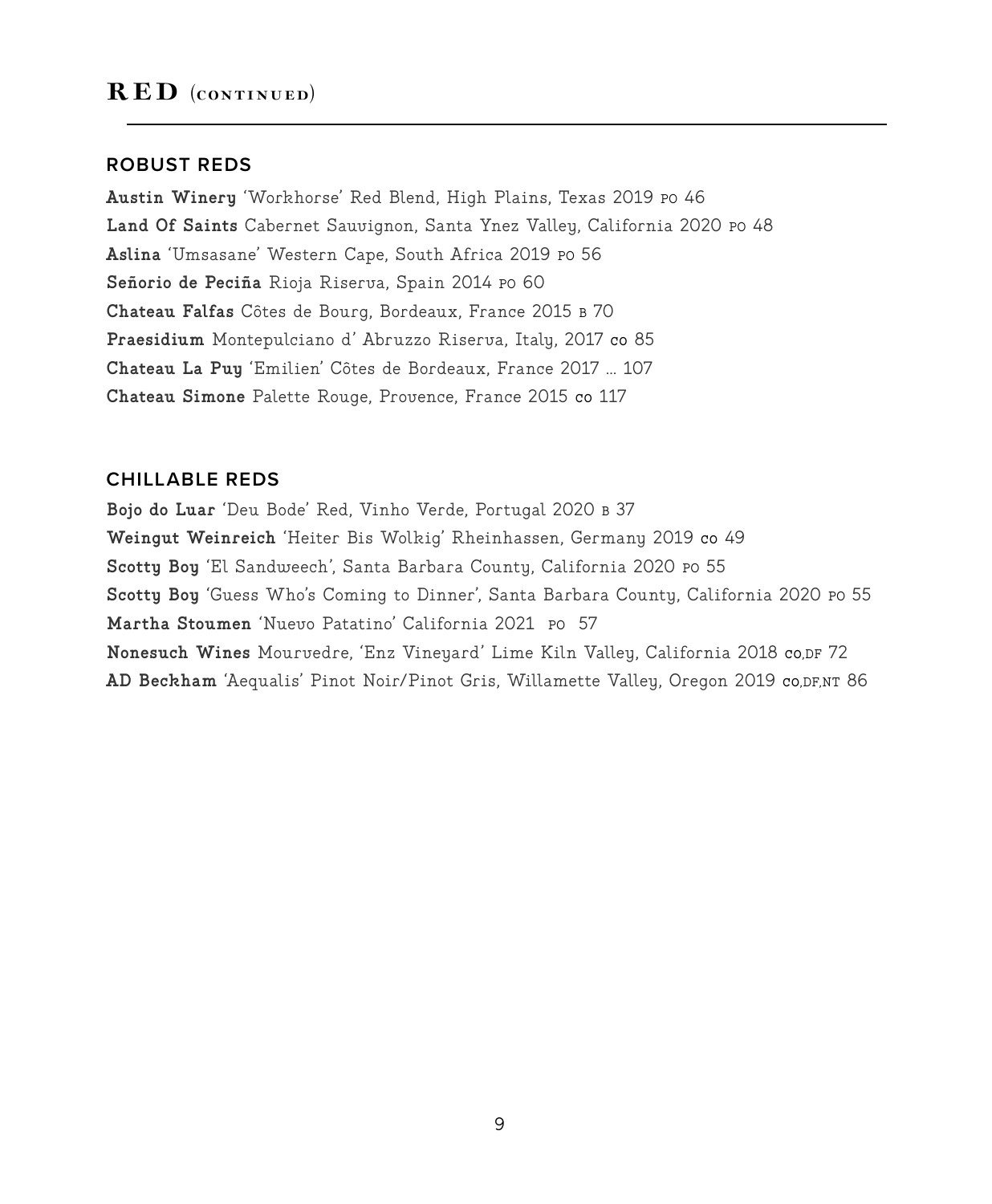# OTHER FORMATS

# after dinner

**Didier Dagueneau** 'Les Jardins de Babylone' Pouilly-Fumé, Loire Valley, France 2012 ... 175

# magnums

## **SPARKLING**

**Brand** Pét Nat Blanc, Pfalz, Germany 2020 co 138 **Vilmart & Cie** 'Grand Cellier' Brut, Montagne de Reims, Champagne NV PO 383

## **WHITE**

**Domaine Francois Raveneau** Petit Chablis, Burgundy, France 2015 ... 295

## **RED**

**Cavalotto** 'Bricco Boschis' Barolo, Piemonte, Italy 2013 PO 230 **Dominus Estate** Cabernet Sauvignon, Napa Valley, California 2003 co 700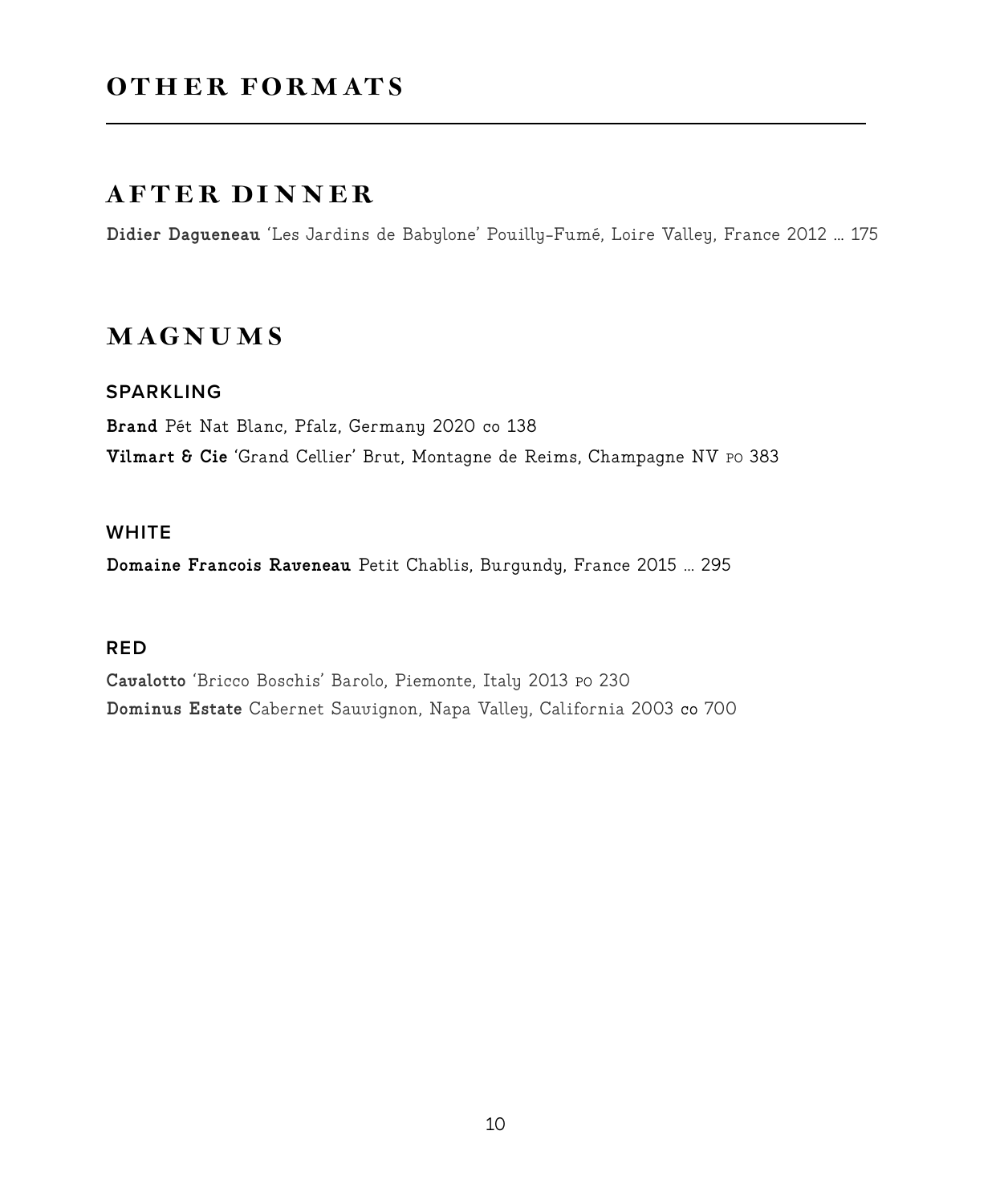Not everyone wants to splurge on a super special bottle. It's not always that kind of night. But when it is, these are my picks. -





## **A NOTE ABOUT FARMING**

Esters acquired many of our cellar wines before our 2020 commitment to transparency with farming practices, so some of the following wines do not fall within our new guildelines. However, the majority of the wines listed without symbols fall into the sustainable farming category, and use mostly organic practices.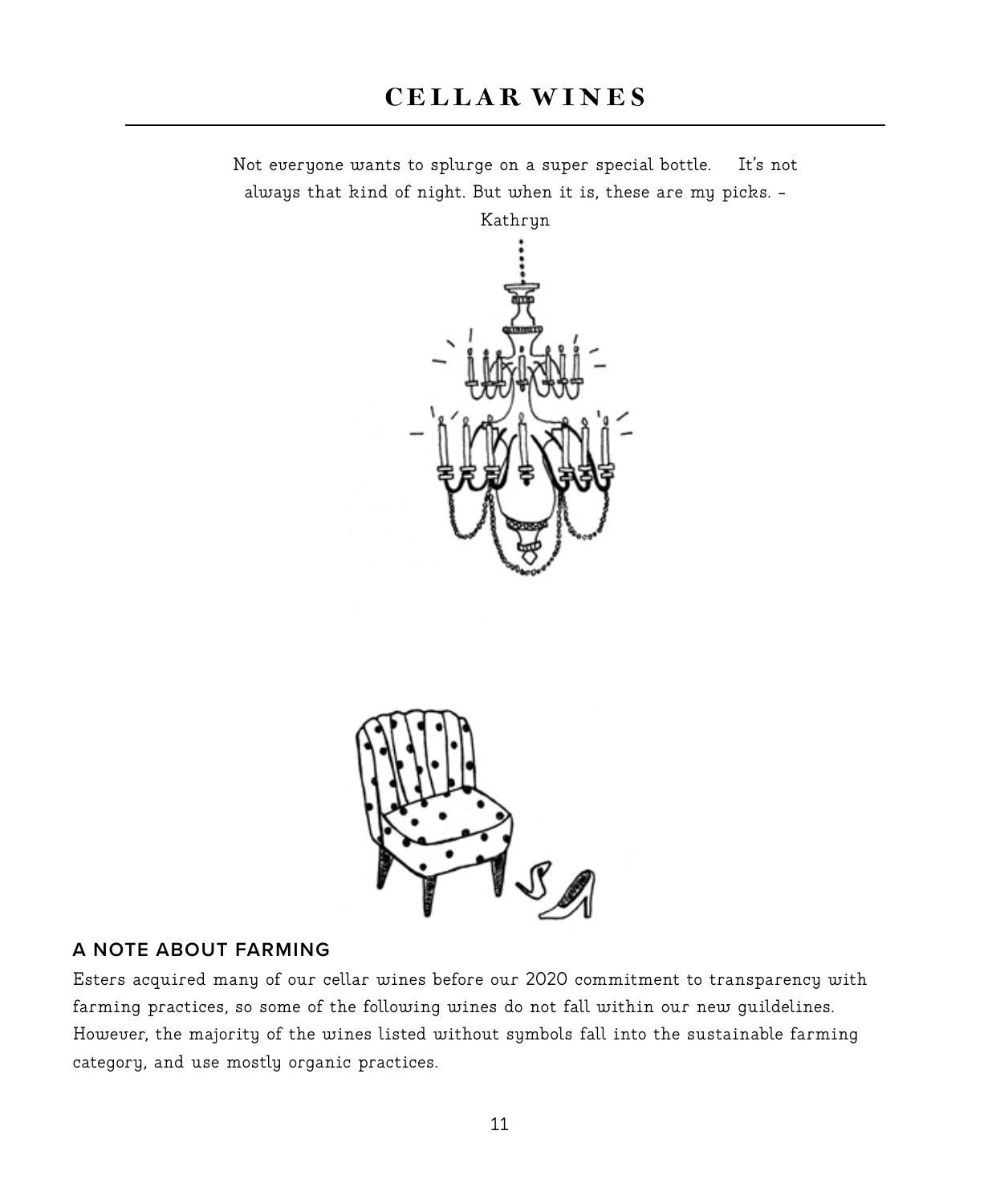#### **CHAMPAGNE**

Paul Barra 'Comtesse Marie' Grand Cru Brut, Montagne de Reims 2010 Po 235 **Vilmart & Cie** 'Coeur de Cuvée' 1er Cru Brut, Montagne de Reims 2012 PO 275 **Henriot** 'Cuvée Humera' Grand Cru Brut, Montagne de Reims 2005 PO 305

# cellar white

**Benetiere** Condrieu 2013 co 155 **RHÔNE VALLEY**

## **PROVENCE**

**Domaine de Trévallon** Alpilles 2018 co 220

### **LOIRE VALLEY**

**Domaine Guiberteau** 'Clos de Carmes' Monopole, Samur 2016 co 180 **Didier Dagueneau** 'Blanc Fumé de Pouilly' Pouilly-Fumé 2018 ... 155 **Didier Dagueneau** 'Silex' Pouilly-Fumé 2015 ... 205 **Didier Dagueneau** 'Silex' Pouilly-Fumé 2016 ... 210 **Didier Dagueneau** 'Silex' Pouilly-Fumé 2018 ... 250 **Didier Dagueneau** 'Pur Sang' Pouilly-Fumé 2016 ... 175 **Didier Dagueneau** 'Pur Sang' Pouilly-Fumé 2018 ... 197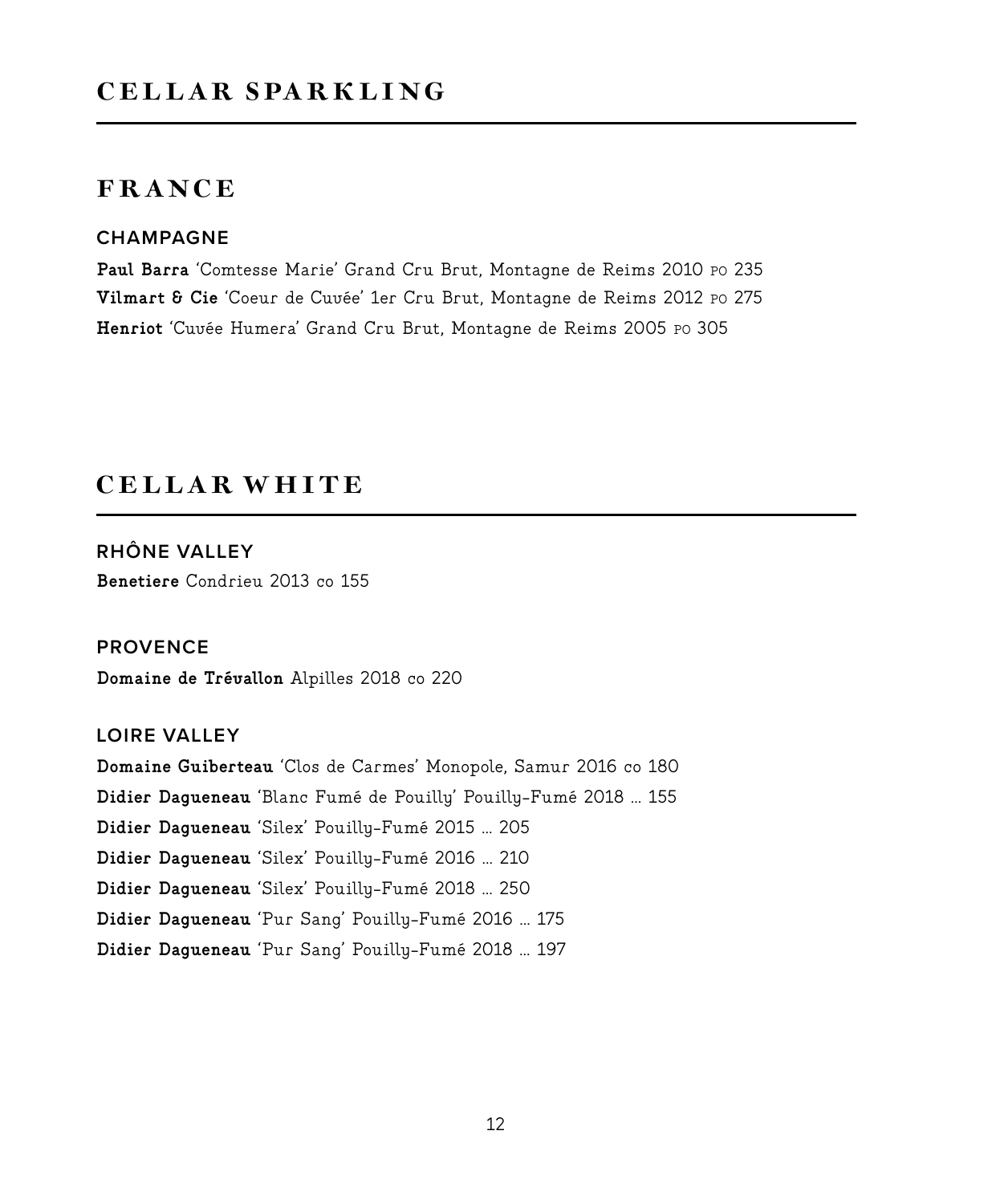## **BURGUNDY - CÔTE DE NUITS**

**Domaine L'Arlot** 'Le Mont' Hautes Cotes de Nuits 2019 co,B 80 **Domaine L'Arlot** 'La Gerbotte' Blanc, Nuits Saint Georges 2018 co,B 145 **Domaine L'Arlot** 'La Gerbotte' Blanc, Nuits Saint Georges 2019 co,B 145

#### **BURGUNDY - CÔTE DE BEAUNE**

**Domaine Michel Lafarge** 'Clos des Aigrots' Beaune 1er Cru 2013 co,B 165 **Domaine Dujac** 'Les Monts Luisants' Morey-Saint-Denis 1er Cru 2016 co 215 **Domaine Dujac** 'Les Combettes' Puligny-Montrachet 1er Cru 2016 co 335 **Domaine Dujac** 'Les Combettes' Puligny-Montrachet 1er Cru 2017 co 330 **Pierre Morey** 'Les Perrieres' Meursault 1er Cru 2012 co,B 315 **Pierre Morey** 'Les Perrieres' Meursault 1er Cru 2013 co,B 310 **Pierre Morey** 'Les Perrieres' Meursault 1er Cru 2015 co,B 375 **Pierre Morey** 'Les Perrieres' Meursault 1er Cru 2016 co,B 375 **Pierre Morey** 'Les Perrieres' Meursault 1er Cru 2017 co,B 375 Pierre Morey 'Les Perrieres' Meursault 1er Cru 2018 co,B 432 Pierre Morey 'Les Tessons' Meursault 2017 co,B 210 **Pierre Morey** 'Les Tessons' Meursault 2018 co,B 245 **Pierre Morey** Meursault Charmes 1er Cru 2007 co,B 240 **Pierre Morey** Meursault Charmes 1er Cru 2012 co,B 260 **Pierre Morey** Batard-Montrachet Grand Cru 2015 co,B 705 **Pierre Morey** Batard-Montrachet Grand Cru 2016 co,B 710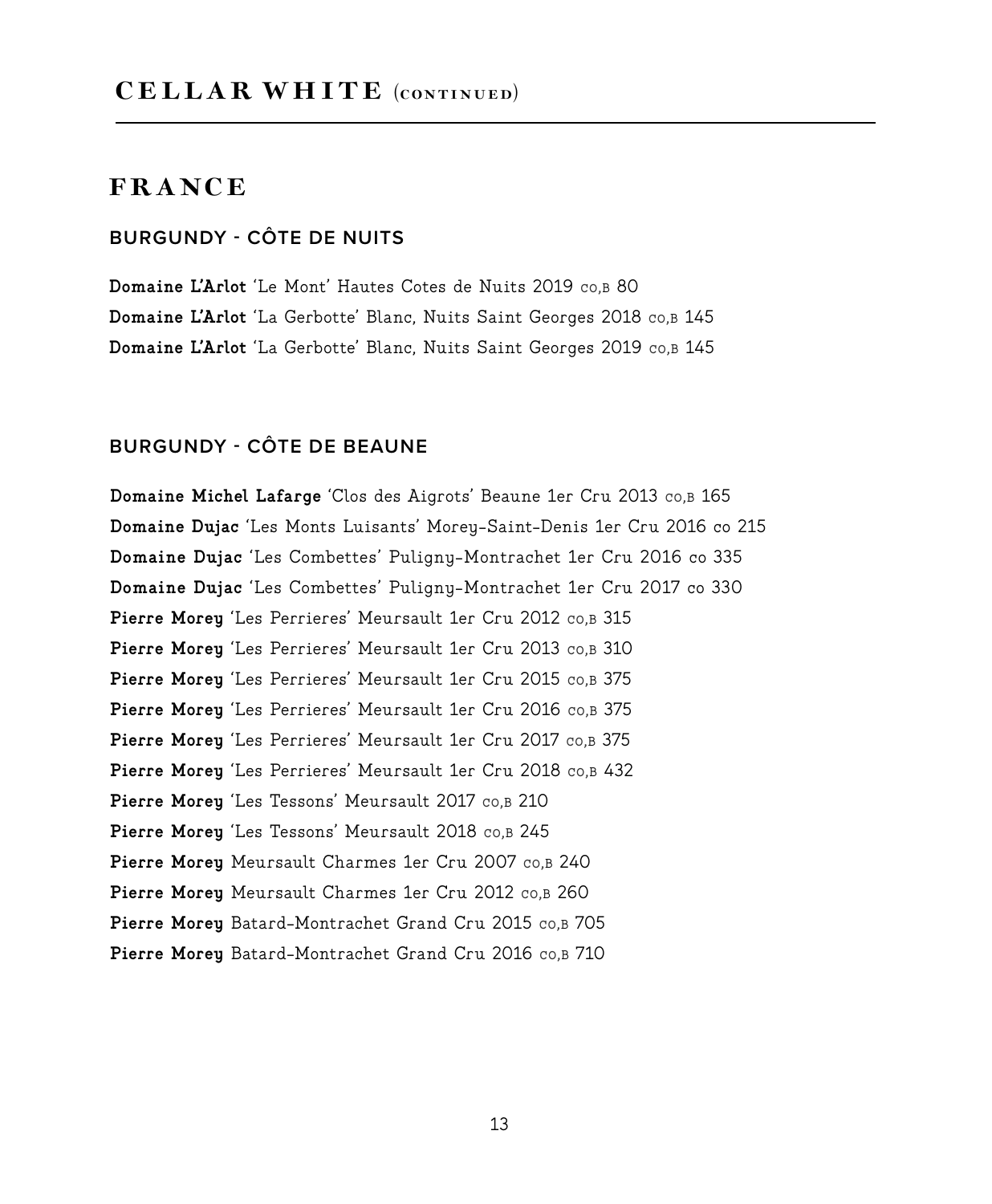## **BURGUNDY - CÔTE DE BEAUNE (CONTINUED)**

**Domaines des Comtes Lafon** Meursault 2018 co,B 240 **Domaines des Comtes Lafon** 'Clos de la Barre' Meursault 2015 co,B 250 **Domaines des Comtes Lafon** 'Clos de la Barre' Meursault 2017 co,B 300 **Domaines des Comtes Lafon** 'Clos de la Barre' Meursault 2018 co,B 280 **Domaines des Comtes Lafon** 'Porusots' Meursault 1er Cru 2015 co,B 400 **Domaines des Comtes Lafon** 'Les Charmes' Meursault 1er Cru 2018 co,B 420 **Pierre Girardin** Corton Grand Cru 2017 PO 300 **Jean Noel Gagnar**d 'Les Caillerets' Chassagne-Montrachet 1er Cru 2014 co,B 250 **Jean Noel Gagnard** 'Les Caillerets' Chassagne-Montrachet 1er Cru 2015 co,B 270 **Jean-Noel Gagnard** Batard Montrachet, Chassagne-Montrachet Grand Cru 2014 co,B 940

## **BURGUNDY - MÂCONNAIS**

**Clos de Quarts**, Pouilly-Fuissé 2017 co,B 130 **Clos de Quarts**, Pouilly-Fuissé 2018 co,B 120

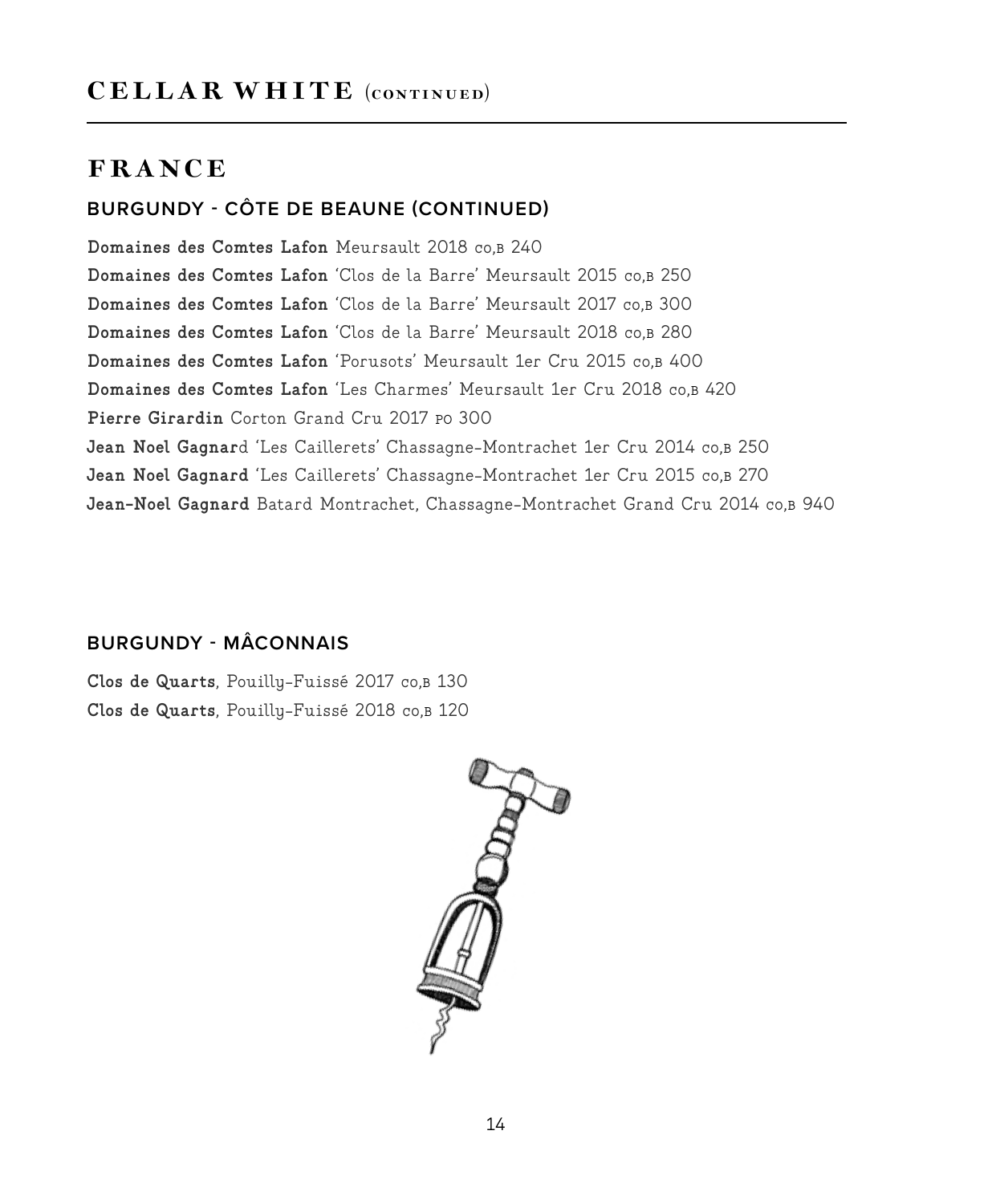# cellar red

# **ITALY**

### **PIEMONTE**

**Cavallotto** 'Vignolo' Barolo Riserva 2012 PO 215 **Cavallotto** 'Bricco Boschis - Vigna San Giuseppe' Barolo Riserva 2012 PO 230 **Oddero** 'Vigna Rionda' Barolo Riserva 2007 co 265 **Bartolo Mascarello** Barolo 2014 ... 275 **Bartolo Mascarello** Barolo 2017 ... 300 **Giuseppe Mascarello** 'Monprivato' Barolo 2014 PO 325 **Giuseppe Mascarello** 'Monprivato' Barolo 2015 PO 450 **Giuseppe Mascarello** 'Monprivato' Barolo 2016 PO 475

## **TUSCANY**

Montevertine 'Le Pergole Torte' Rosso di Toscana 2012 PO 195 **Montevertine** 'Le Pergole Torte' Rosso di Toscana 2014 PO 210 **Pian dell' Orino** 'Versante' Brunello di Montalcino, Toscana, Italy 2016 co,B 225 **Salicutti** Brunello di Montalcino Riserva 2013 co 315 Tenuta di Trinoro Toscana IGT 2014 PO 370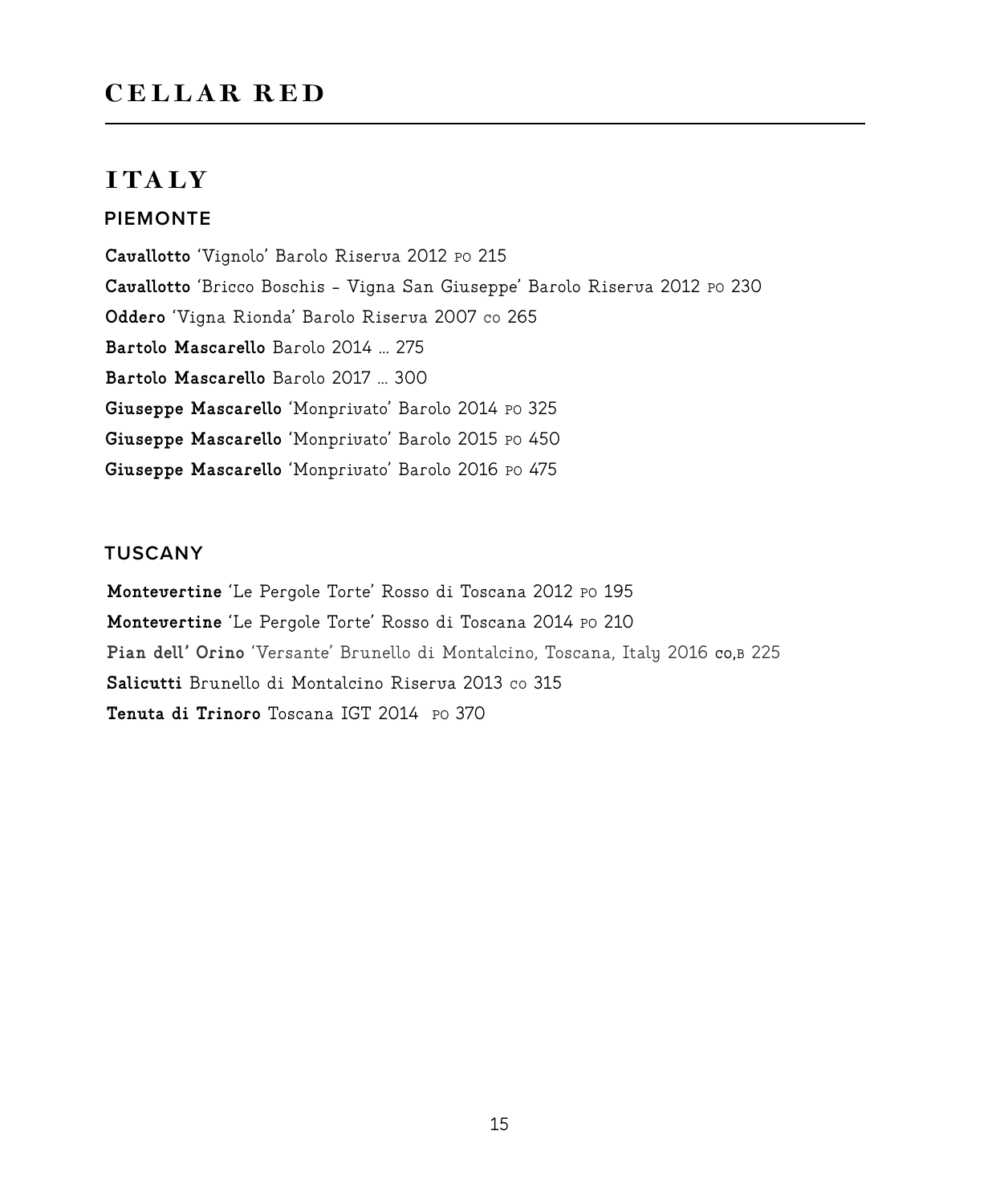# united states

#### **CALIFORNIA**

**Sandlands** Trousseau, Sonoma Coast 2019 PO,DF 85 **Sandlands** Red Table Wine, California 2017 PO,DF 130 **Littorai** 'Les Larmes' Pinot Noir, Anderson Valley, California 2020 ... 108 **Littorai** 'Wendling Vineyard Block E' Anderson Valley, California, 2019 ... 145 Spottswoode 'Estate' Cabernet Sauvignon, Napa Valley 2017 co 325 **Diamond Creek** 'Red Rock Terrace' Cabernet Sauvignon, Napa Valley 2015 ... 375 **Continuum** Oakville 2013 PO 375 **Continuum** Oakville 2015 PO 420 **Continuum**, Napa, California 2019 PO 503 **Sine Qua Non** 'Rastel' Syrah, Central Coast 2016 PO 430

# FRANCE

### **LOIRE VALLEY**

**Clos Rougeard** Saumur-Champigny 2014 PO,B 245 **Clos Rougeard** Saumur-Champigny 2015 PO,B 250 **Clos Rougeard** Saumur-Champigny 2016 PO,B 260 **Clos Rougeard** 'Les Poyeux' Saumur-Champigny 2015 PO,B 308 **Clos Rougeard** 'Les Poyeux' Saumur-Champigny 2016 PO,B 320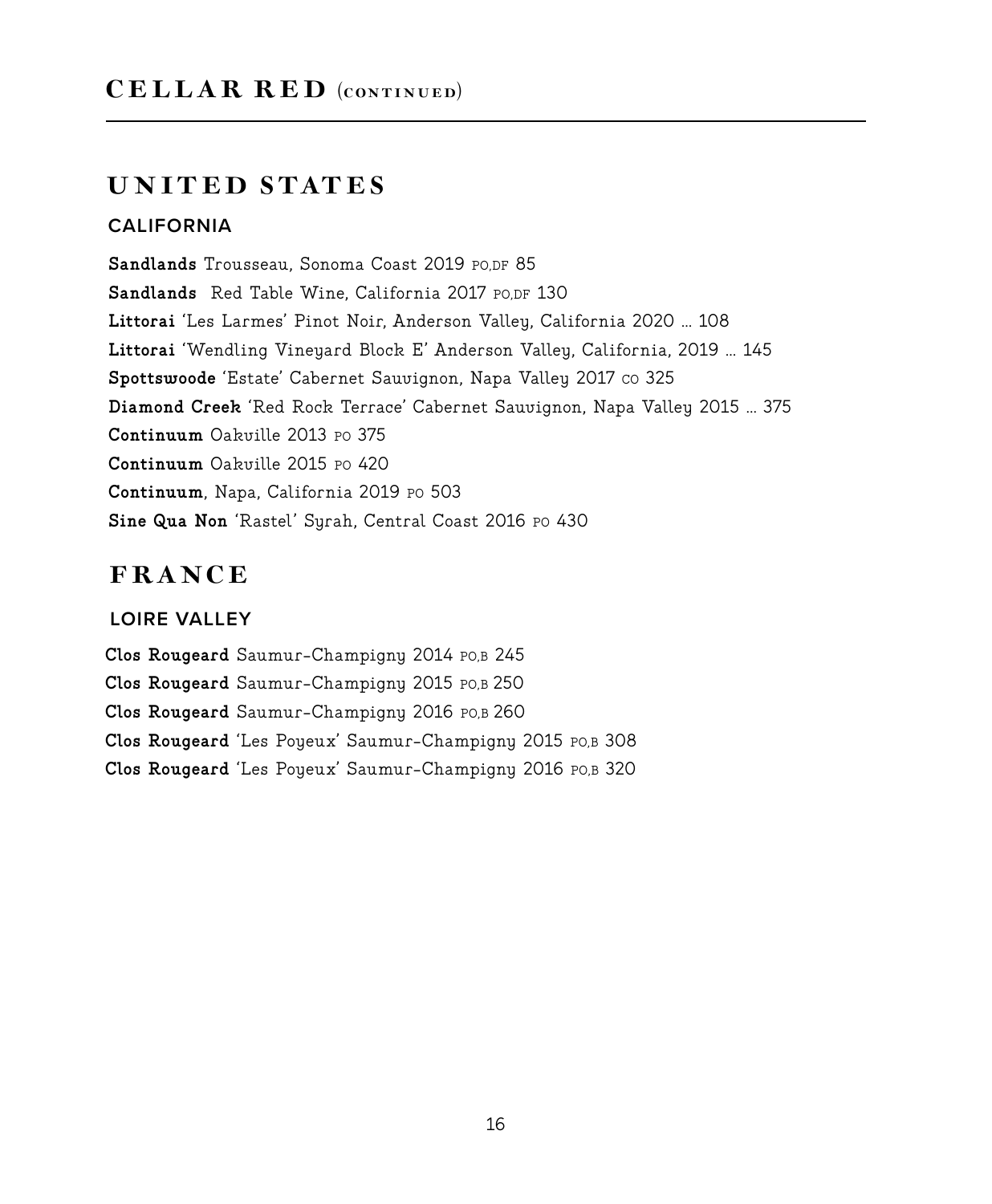## **RHÔNE VALLEY**

**Hervé Souhaut** 'Sainte Epine' Saint-Joseph 2019 PO 138 **Domaine Jamet** Côte-Rôtie 2013 ... 300 **Domaine Jamet** Côte-Rôtie 2015 ... 325 **Domaine Jamet** Côte-Rôtie 2016 ... 325 Rene Rostaing 'Ampodium' Côte-Rôtie 2017 co 156 **Domaine Christophe Semaska** 'Lancement' Côte-Rôtie 2015 ... 275 **Auguste Clape** 'Renaissance' Cornas 2016 ... 175 **Auguste Clape** Cornas 2014 ... 220 **Auguste Clape** Cornas 2015 ... 238 **Auguste Clape** Cornas 2016 ... 250 **Thierry Allemand** 'Chaillot' Cornas 2015 co 325 Thierry Allemand 'Chaillot' Cornas 2016 co 365 **Thierry Allemand** 'Reynard' Cornas 2016 co 415

### **PROVENCE**

**Domaine Tempier** 'Miguoa' Bandol 2016 CO,B 140 **Domaine Tempier** 'Miguoa' Bandol 2017 CO,B 148 **Domaine Tempier** 'Tourtine' Bandol 2016 CO,B 140 **Domaine Tempier** 'Tourtine' Bandol 2017 CO,B 148 **Domaine Tempier** 'Cabassaou' Bandol 2016 CO,B 208 **Domaine Tempier** 'Cabassaou' Bandol 2017 CO,B 210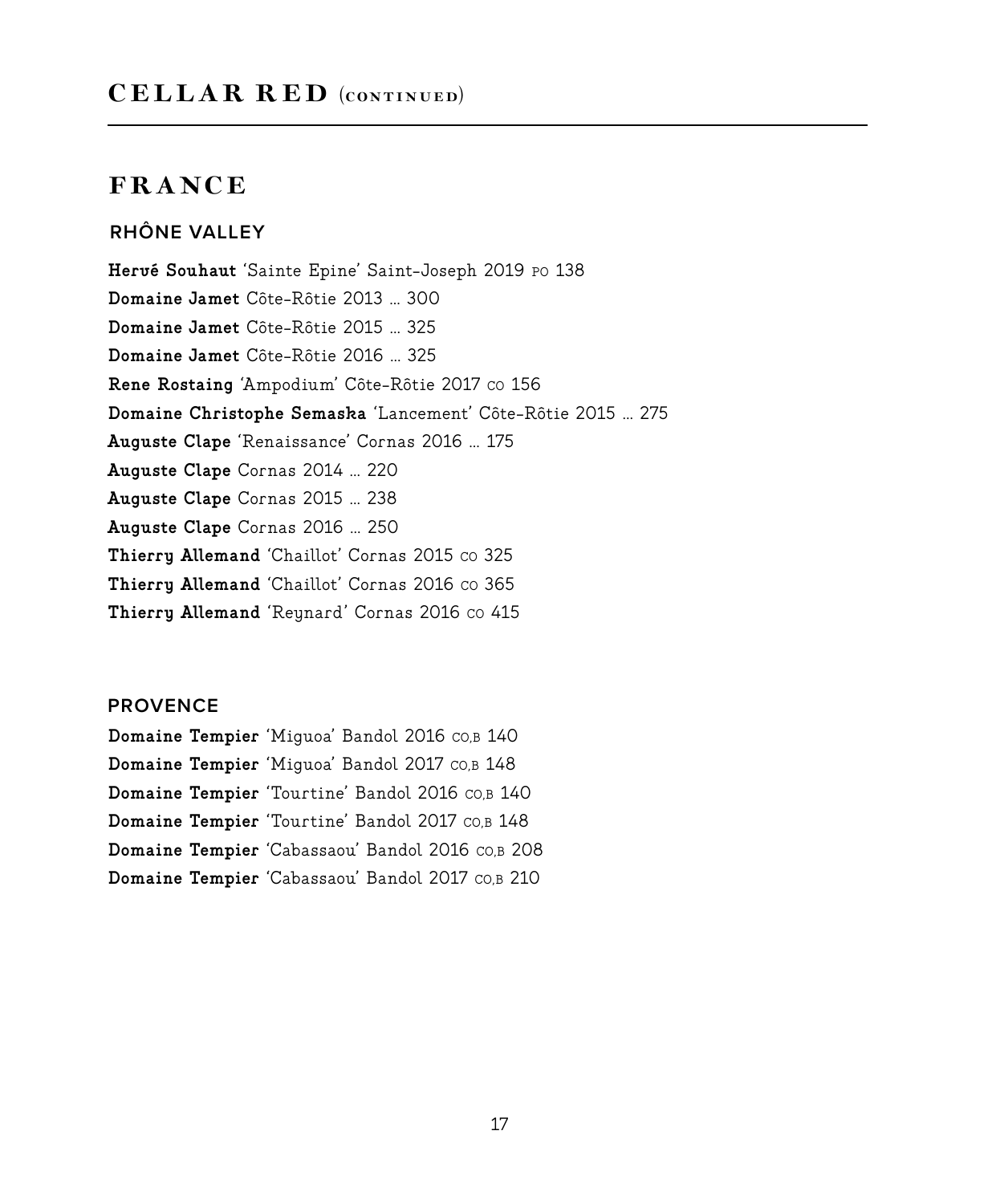## **BURGUNDY - CÔTE DE NUITS**

**Bruno Clair** 'Les Grasses Têtes' Marsannay 2015 ... 125 **Bruno Clair** 'Les Grasses Têtes' Marsannay 2016 ... 131 **Bruno Clair** 'Les Longeroies' Marsannay 2016 ... 125 **Bruno Clair** 'Les Veroilles' Chambolle-Musigny 2013 ... 185 **Bruno Clair** 'Les Veroilles' Chambolle-Musigny 2015 ... 200 **Bruno Clair** 'Les Veroilles' Chambolle-Musigny 2016 ... 215 **Bruno Clair** Bonnes Mares Grand Cru 2016 ... 785 **Bruno Clair** 'Clos St. Jacques' Gevrey Chambertin 1er Cru 2012 ... 450 **Bruno Clair** 'Clos de Beze' Grand Cru 2012 ... 650 **Bruno Clair** 'Clos de Beze' Grand Cru 2013 ... 600 **Bruno Clair** 'Clos de Beze' Grand Cru 2016 ... 785 **Bruno Clair** 'En La Rue De Vergy' Morey Saint Denis 2016 ... 230 **Bruno Clair** 'Les Champs Perdrix' Vosne-Romanée 2013 ... 215 **Bruno Clair** 'La Dominode' Savigny Les Beaune 1er Cru 2013 ... 185 **Jacques-Frederic Mugnier** 'Clos de la Maréchale' Nuits Saint Georges 2013 ... 180 **Jacques-Frederic Mugnier** 'Clos de la Maréchale' Nuits Saint Georges 2015 ... 230 **Jacques-Frederic Mugnier** 'Clos de la Maréchale' Nuits Saint Georges 2016 ... 265 **Jacques-Frederic Mugnier** 'Clos de la Maréchale' Nuits Saint Georges 2017 ... 250 **Jacques-Frederic Mugnier** 'Clos de la Maréchale' Nuits Saint Georges 2018 ... 275 **Domaine Stephan Magnien** 'Les Faconnières' Morey Saint Denis 1er Cru 2012 ... 155 **Domaine Rene Leclerc** Gevrey Chambertin Grand Cru 2010 ... 400 **Domaine Pavelot** 'Aux Gravains' Savigny les Beaune 1er Cru 2012 ... 90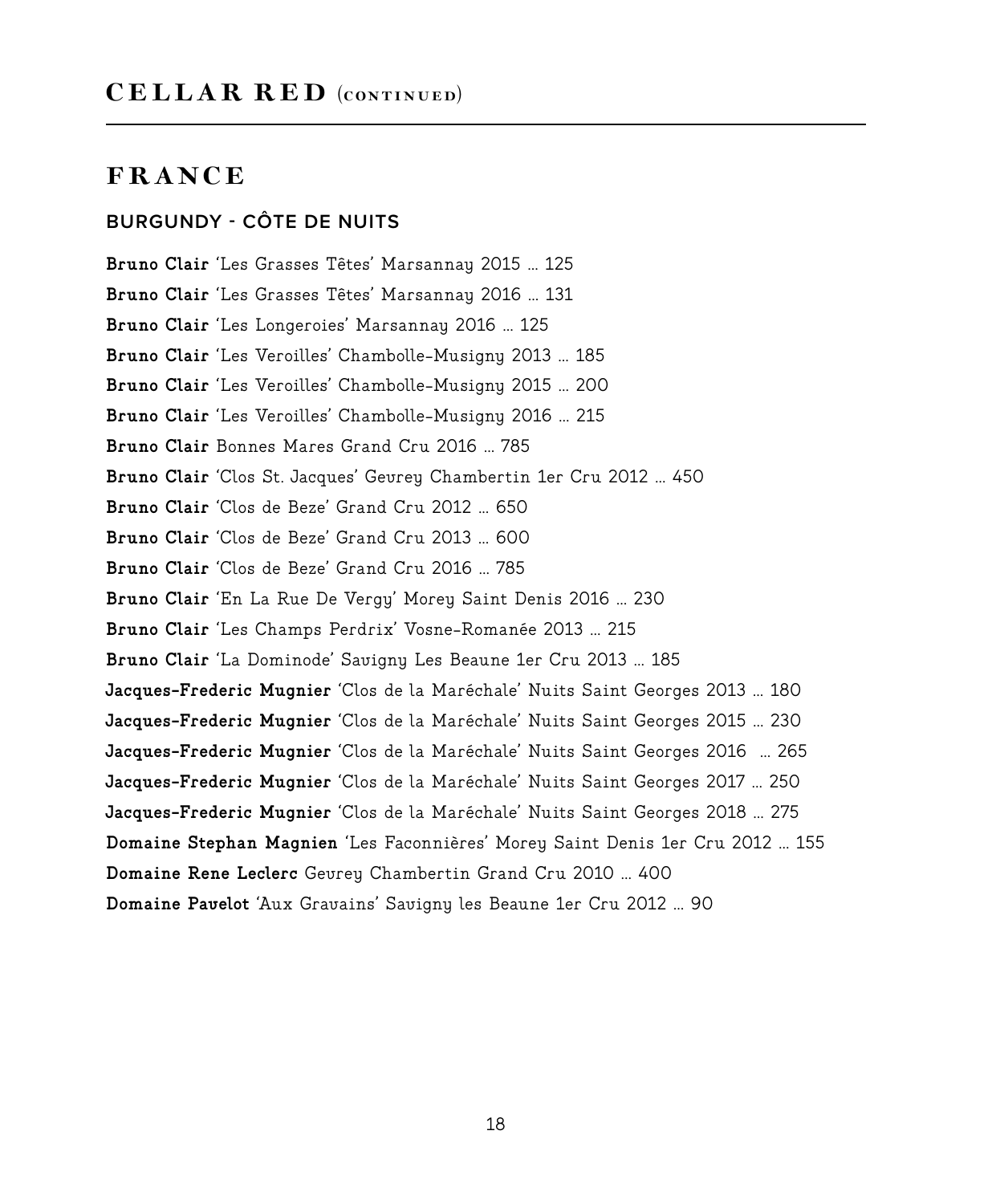# cellar red (continued)

## FRANCE

## **BURGUNDY - CÔTE DE NUITS (CONTINUED)**

**Domaine De l'Arlot** 'Clos des Forets' Nuits Saint Georges 1er Cru 2015 CO,B 205 **Domaine De L'Arlot** 'Clos des Forets' Nuits Saint Georges 1er Cru 2017 CO,B 215 **Domaine De L'Arlot** 'Hors Ligne' Nuits Saint Georges 1er Cru 2017 CO,B 195 **Domaine du Clos de Tart** 'Monopole' Clos de Tart Grand Cru 2014 ... 750 **Domaine du Clos de Tart** 'Monopole' Clos de Tart Grand Cru 2015 ... 780 **Domaine Bachelet** 'Vielles Vignes' Gevrey Chambertin 2014 PO 215 **Domaine Bachelet** 'Vielles Vignes' Gevrey Chambertin 2017 PO 245 **Domaine Bachelet** 'Les Corbeaux' Gevrey Chambertin 2012 PO 350 **Domaine Bachelet** Cote de Nuits-Villages 2013 PO 125 **Domaine Bachelet** Cote de Nuits-Villages 2016 PO 160 **Domaine Bachelet** Cote de Nuits-Villages 2017 PO 150 **Domaine Bachelet** 'Vielles Vignes' Charmes-Chambertin 2011 PO 550 **Domaine Bachelet** 'Les Evocelles' Gevrey Chambertin 1er Cru 2013 PO 225 **Gerard Mugneret** Echezeaux Grand Cru 2013 PO 285 **Sylvain Cathiard** 'Les Malconsorts' Vosne-Romanee 1er Cru 2013 PO 660 **Sylvain Cathiard** 'Les Malconsorts' Vosne-Romanee 1er Cru 2014 PO 660 **Camille Giroud** 'Lavaut Saint-Jacques' Gevrey-Chambertin 1er Cru 2014 ... 200 **Georges Noellat** Vosne-Romanée 2014 ... 175 **Georges Noellat** 'Les Beaux Monts' Vosne-Romanee Rouge 1er Cru 2014 ... 350 **Georges Noellat** 'Les Beaux Monts' Vosne-Romanee Rouge 1er Cru 2015 ... 400 **Georges Noellat** 'Les Beaux Monts' Vosne-Romanee Rouge 1er Cru 2016 ... 430 **Georges Noellat** 'Les Boudots' Nuits Saint Georges 1er Cru 2012 ... 250 **Georges Noellat** 'Les Boudots' Nuits Saint Georges 1er Cru 2015 ... 315 **Georges Noellat** 'Les Boudots' Nuits Saint Georges 1er Cru 2016 ... 315 **Georges Noellat** Grands Echezeaux Grand Cru 2014 ... 630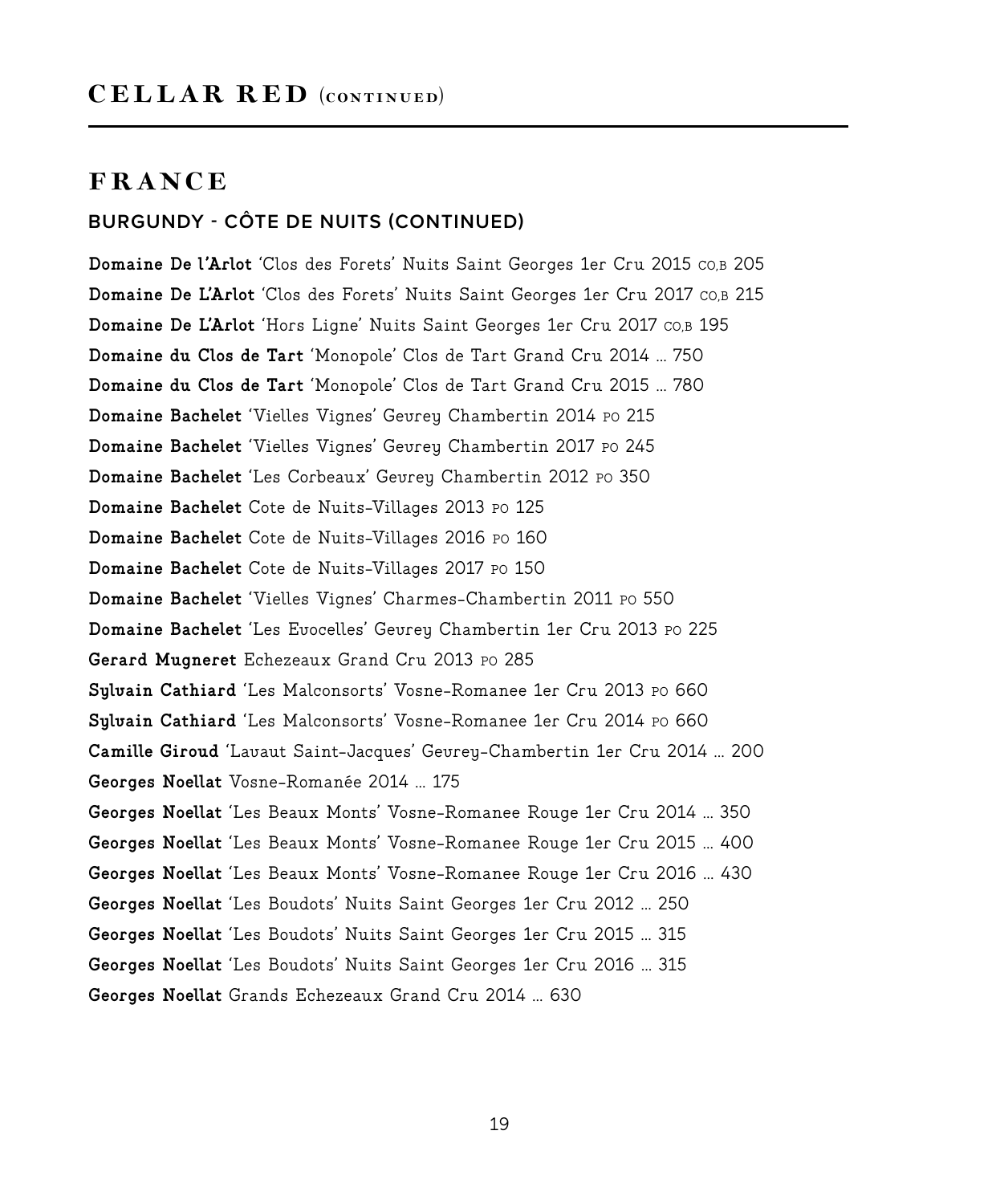## CELLAR RED (CONTINUED)

## **FRANCE**

### **BURGUNDY - CÔTE DE NUITS (CONTINUED)**

**Simon Bize** Savigny les Beaune 2017 PO 90 Simon Bize Savigny les Beaune 2018 Po 115 **Simon Bize** 'Les Fournaux' Savigny les Beaune 1er Cru 2013 PO 150 **Simon Bize** 'Les Fournaux' Savigny les Beaune 1er Cru 2016 PO 165 **Simon Bize** 'Les Fournaux' Savigny les Beaune 1er Cru 2017 PO 155 **Simon Bize** 'Les Fournaux' Savigny les Beaune 1er Cru 2018 PO 195 Simon Bize 'Les Talmettes' Savigny les Beaune 1er Cru 2017 Po 155 **Simon Bize** 'Les Talmettes' Savigny les Beaune 1er Cru 2018 PO 195 **Simon Bize** 'Aux Vergelesses' Savigny les Beaune 1er Cru 2013 PO 160 **Simon Bize** 'Les Marconnets' Savigny les Beaune 1er Cru 2013 PO 150 **Simon Bize** 'Les Bourgeots' Savigny les Beaune 2012 PO 190 **Simon Bize** 'Les Bourgeots' Savigny les Beaune 2015 PO 95 **Simon Bize** 'Aux Grands Liards' Savigny les Beaune 2012 PO 220 **Simon Bize** 'Aux Grands Lairds' Savigny les Beaune 2015 PO 120 Simon Bize 'Aux Grands Lairds' Savigny les Beaune 2017 Po 113 **Simon Bize** 'Aux Grands Lairds' Savigny les Beaune 2018 PO 138 Simon Bize Latricieres-Chambertin Grand Cru 2016 Po 485 **Simon Bize** Latricieres-Chambertin Grand Cru 2017 PO 573 **David Croix** 'Les Grèves' Corton Grand Cru 2012 PO 225 **David Croix** Beaune Rouge 1er Cru 2015 PO 165 **David Croix** 'Bressandes' Beaune 1er Cru 2016 PO 260 **Pierre Girardin** Corton Grand Cru 2017 Po 300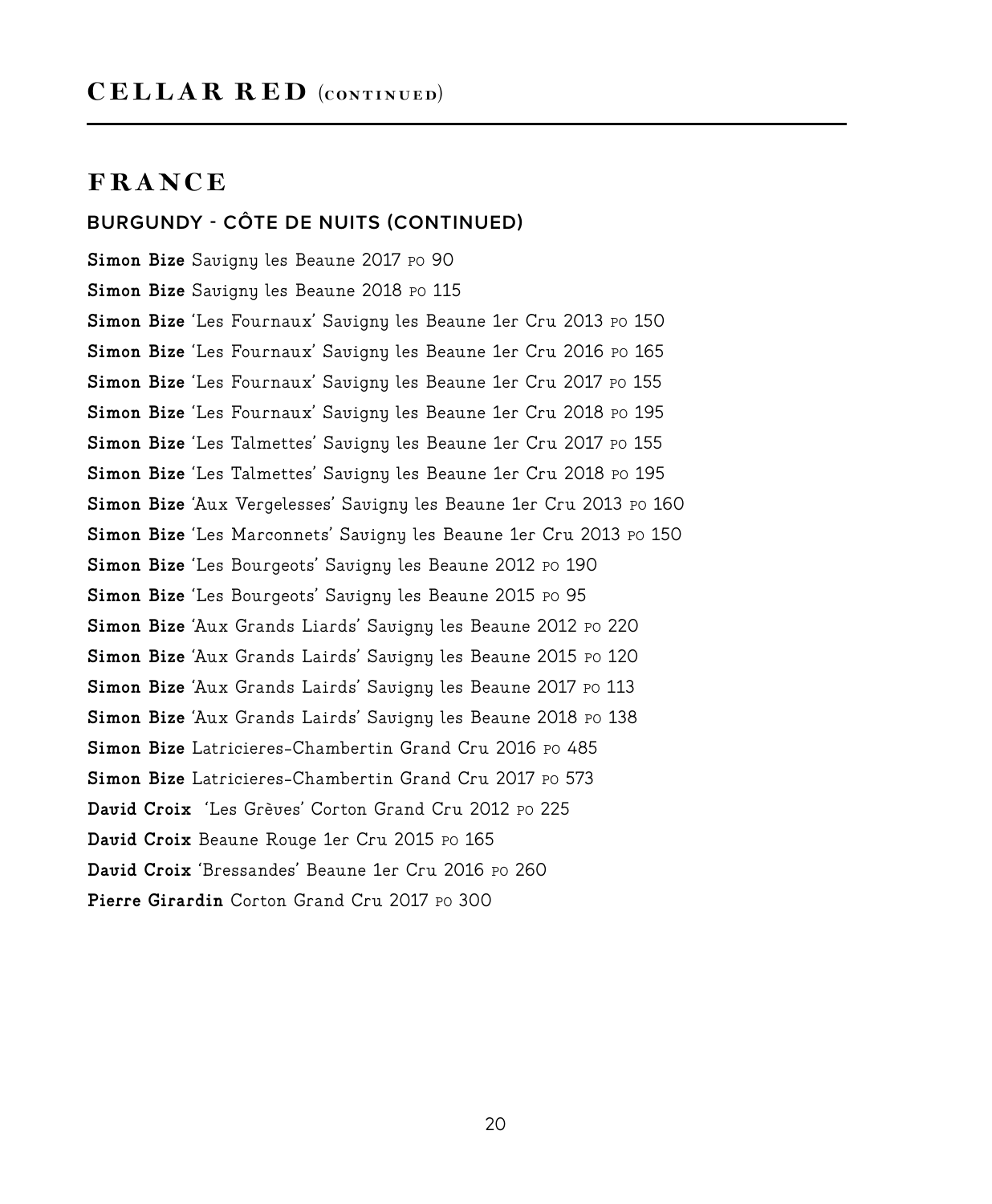# CELLAR RED (CONTINUED)

# **FRANCE**

## **BURGUNDY - CÔTE DE NUITS (CONTINUED)**

**Arnaud Mortet** Gevrey-Chambertin 2016 PO 145 **Arnaud Mortet** 'La Perriere' Gevrey-Chambertin 1er Cru 2016 PO 300 **Arnaud Mortet** 'Lavaux St. Jacques' Gevrey-Chambertin 1er Cru 2016 PO 360 **Arnaud Mortet** Charmes-Chambertin Grand Cru 2016 PO 790 **Arnaud Mortet** Mazoyères-Chambertin Grand Cru 2016 PO 790 **Domaine Dujac** Morey-Saint-Denis 2016 CO 180 **Domaine Dujac Morey-Saint-Denis 2017 co 180** Domaine Dujac 'Aux Cras' Nuits Saint Georges 1er Cru 2016 co 225 **Domaine Dujac** 'Aux Cras' Nuits Saint Georges 1er Cru 2017 co 225 David Duband Cotes-du-Nuits, Bourgogne 2019 co 98 David Duband Gevrey-Chambertin 2018 co 153 David Duband Nuits Saint Georges 2012 co 120 David Duband 'Clos Sorbe' Morey Saint Denis 1er Cru 2012 co 135 David Duband 'Aux Thorey' Nuits Saint Georges 1er Cru 2012 co 140 David Duband 'Les Pruliers' Nuits Saint Georges 1er Cru 2012 co 140

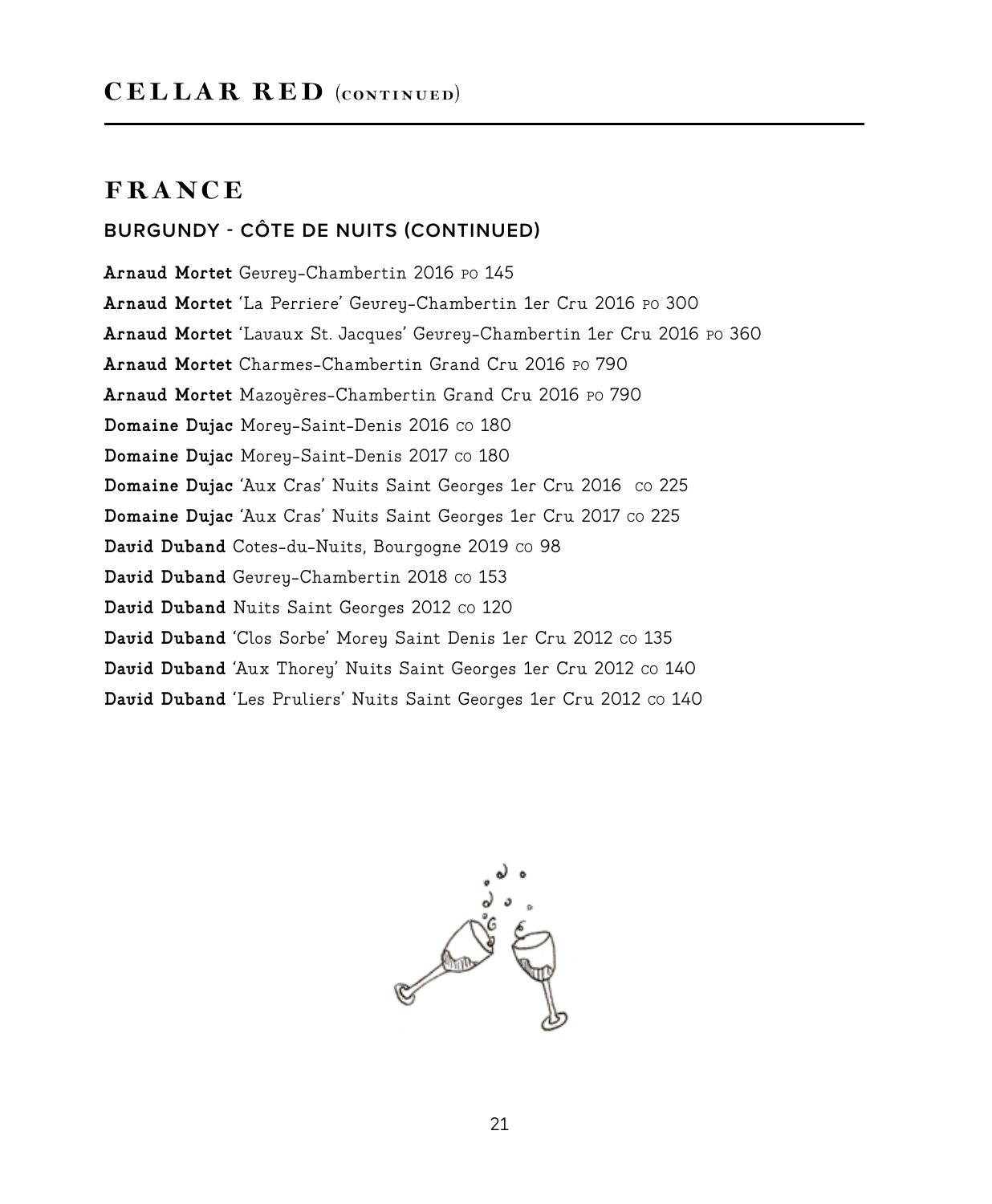# CELLAR RED (CONTINUED)

# FRANCE

## **CÔTE DE BEAUNE**

**Louis Boillot** 'Les Grands Poisots' Volnay 2015 ... 105 **Chassorney** Volnay 2015 PO 140 **Domaine Marquis d'Angerville** 'Champans' Volnay 1er Cru 2015 CO,B 305 **Domaine Marquis d'Angerville** 'Clos de Ducs' Volnay 1er Cru 2015 CO,B 415 **Nicholas Rossignol** Pommard 1er Cru 2016 CO,B 275 **Rodolphe Demougeot** 'Les Coeur des Dames - Charmots' Pommard 1er Cru 2017 CO 225 **Jean-Marc et Thomas Bouley** Pommard 2016 PO 125 **Jean-Marc et Thomas Bouley** 'Carelles' Volnay 2016 PO 225 **Jean-Marc et Thomas Bouley** 'Carelles' Volnay 2017 PO 200 **Jean-Marc et Thomas Bouley** 'Clos De La Cave' Volnay 2016 PO 140 **Jean-Marc et Thomas Bouley** 'Clos De La Cave' Volnay 2017 PO 135 **Domaine Michel Lafarge** Volnay 2017 ... 210 **Domaine Michel Lafarge** 'Vendages Selectionnes' Volnay 2014 CO,B 130 **Domaine des Comtes Lafon** 'Les Santenots du Milieu' Volnay 1er Cru 2012 CO,B 250 **Domaine des Comtes Lafon** 'Les Santenots du Milieu' Volnay 1er Cru 2014 CO,B 250 **Domaine des Comtes Lafon** 'Les Santenots du Milieu' Volnay 1er Cru 2015 CO,B 285 **Domaine des Comtes Lafon** 'Les Santenots du Milieu' Volnay 1er Cru 2016 CO,B 275 **Domaine des Comtes Lafon** 'Les Santenots du Milieu' Volnay 1er Cru 2017 CO,B 340 **Domaine des Comtes Lafon** 'Les Duresses' Monthelie 1er Cru 2015 CO,B 145 **Domaine des Comtes Lafon** 'Les Duresses' Monthelie 1er Cru 2017 CO,B 145 **David Moreau** 'Clos de Mouches' Santenay 1er Cru 2018 PO 104 Jean Noel Gagnard 'Clos des Tavannes' Santenay 1er Cru 2015 co,B 140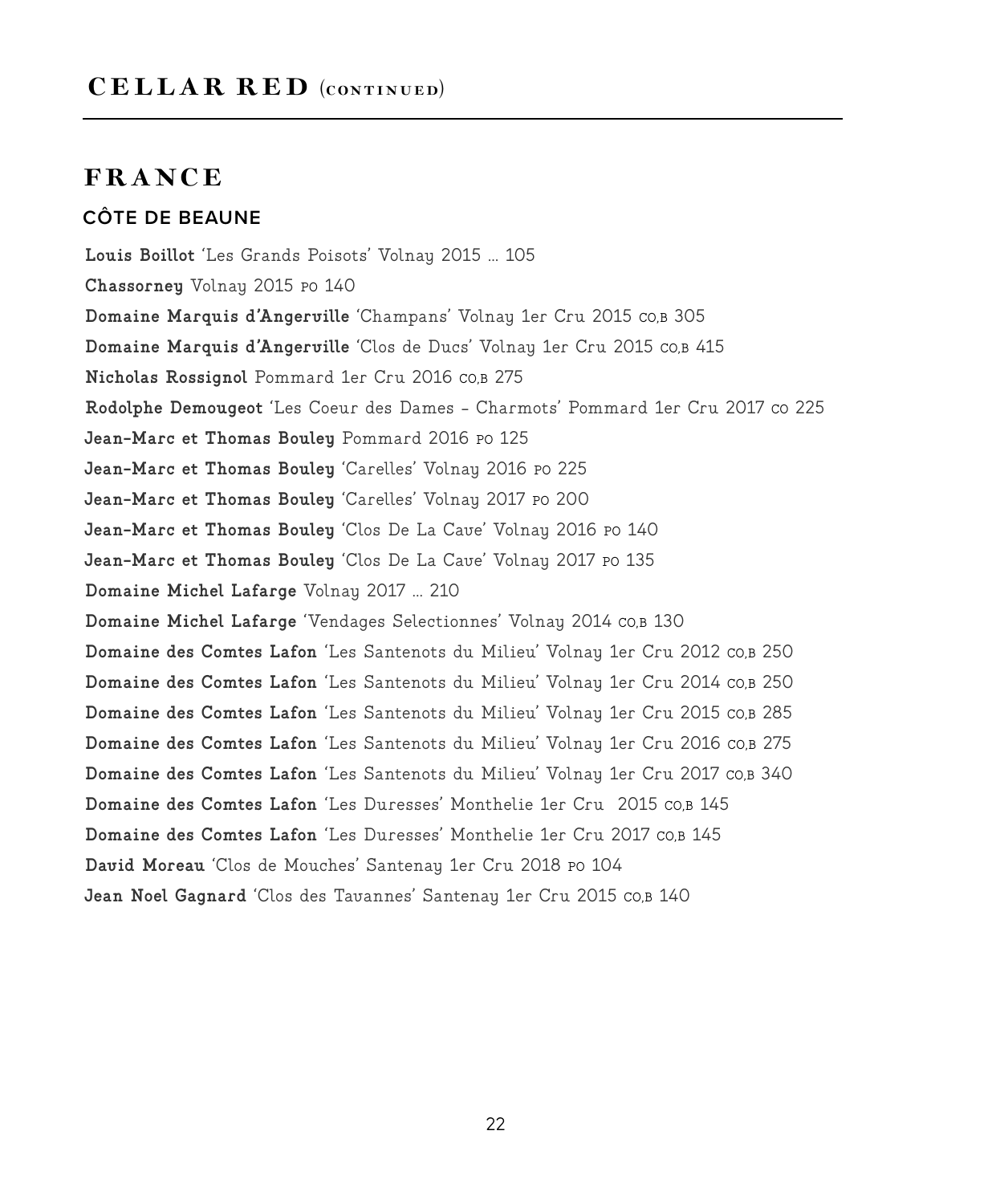# **SPIRITS**

# vodk a

**Crop** Princeton, MN (corn)....\$12 **Leopold's Silver Tree** Denver, CO (potato, wheat, barley)....\$14 **Supergay** Yonkers, NY (corn)…\$14

# GIN

**New Deal Portland Dry 33** Portland, OR...\$13 **Dead of Night Eastside** Los Angeles, CA ...\$14 **Barr Hill** Montpelier, VT....\$15 **St. George Dry Rye Gin Reposado** Alameda, CA....\$16

# **TEQUILA**

**Arette Blanco** Jalisco, Mexico....\$12 **Arette Reposado** (6 months aged) Jalisco, Mexico....\$12 **Casarica Blanco** Jalisco, Mexico…..\$14 **Herencia Mexicana Reposado** Jalisco, Mexico…..\$16 **Casarica Reposado** Jalisco, Mexico....\$16 **Dulce Vida Anejo** (24 months aged) Jalisco, Mexico…\$16

## MEZCAL

**Verde Momento** Joven Espadín Agave, Oaxaca, Mexico....\$13 **Madre** Espadín & Cuishe Agave, Oaxaca, Mexico....\$16 **Morro** Espadín Agave, Oaxaca, Mexico....\$17

# pisco/rum

**Capurro Pisco** Nasca, Peru...\$12 **Ron Diplomático Planas Rum** Venezuela....\$14 **Ron Diplomático Riserva Excluvsiva Rum** Venezuela....\$14 **Viñas de Oro** Chincha, Peru....\$16